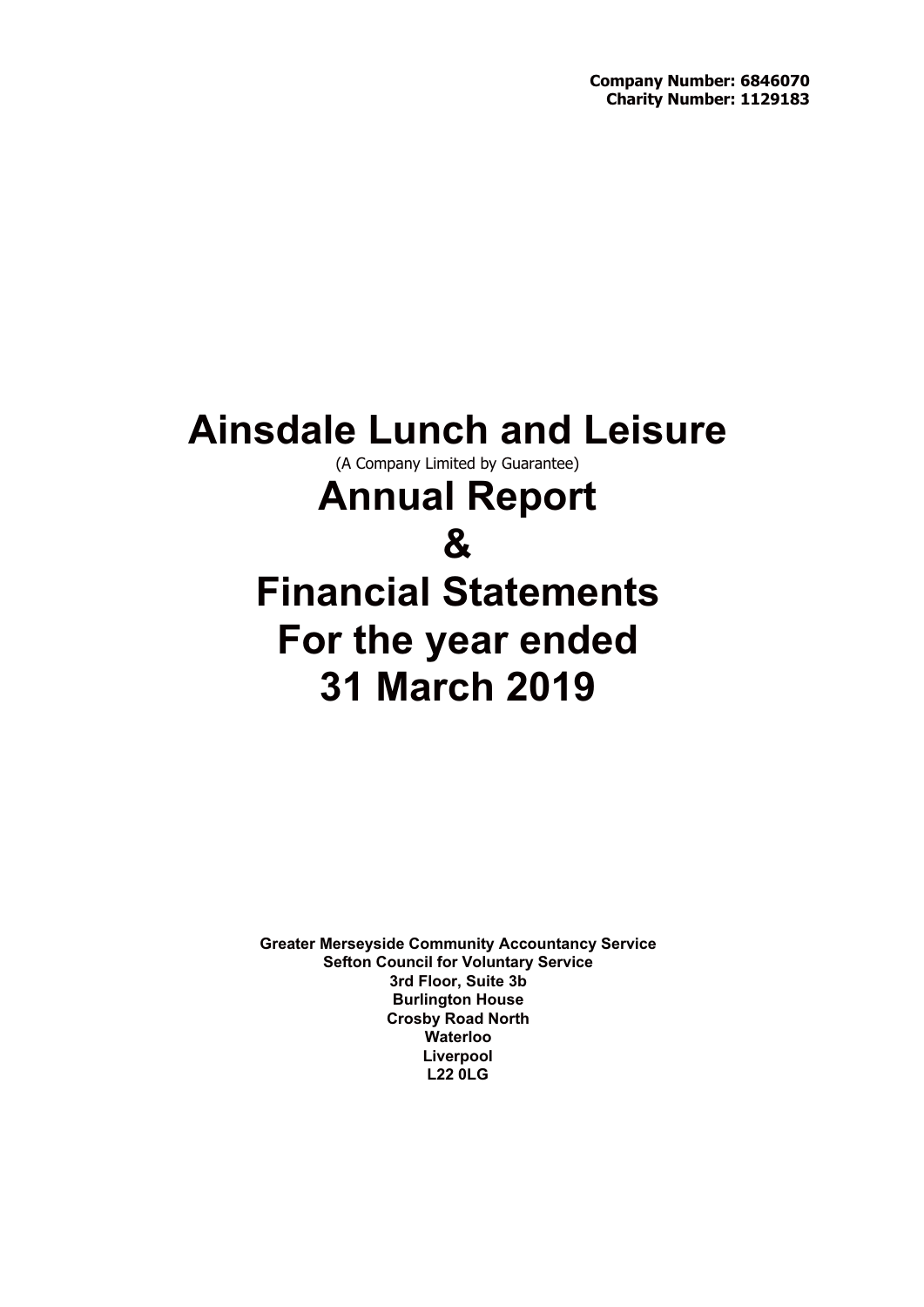# **Ainsdale Lunch and Leisure Contents**

### Pages

| $3-9$ | Trustees' Annual Report           |
|-------|-----------------------------------|
| 10    | Independent Examiner's Report     |
| 11    | Statement of Financial Activities |
| 12    | <b>Balance Sheet</b>              |
| 13-26 | Notes to the Financial Statements |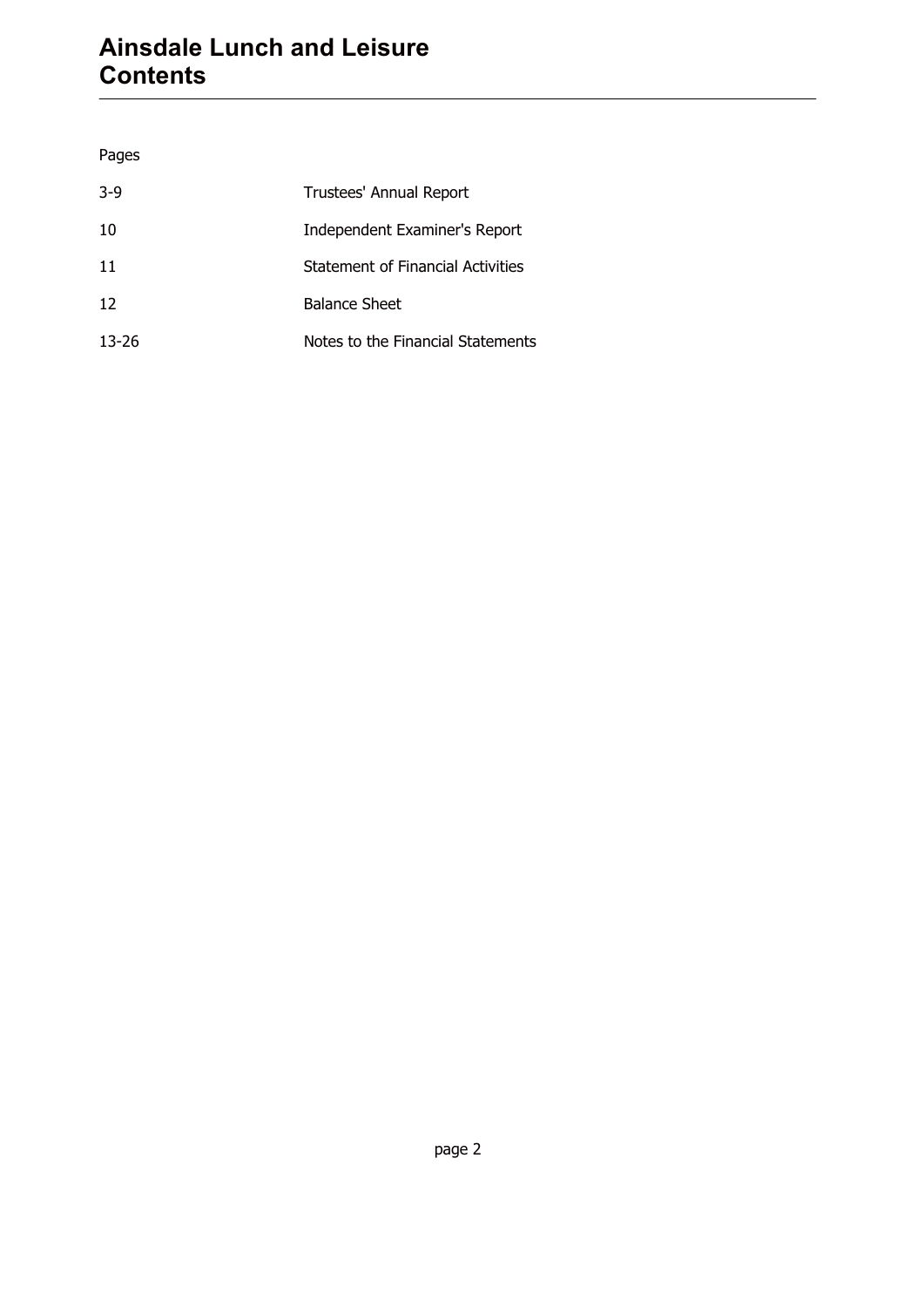# **Ainsdale Lunch and Leisure Trustees' Annual Report For the year ended 31 March 2019**

The Trustees, who are also Directors for the purposes of the Companies Act, present their annual report and financial statements of the charity for the year ended 31 March 2019. The financial statements have been prepared in accordance with the accounting policies set out in note 1 to the accounts and comply with the charity's governing document, the Companies Act 2006 and Accounting and Reporting by Charities: Statement of Recommended Practice applicable to charities preparing their accounts in accordance with the Financial Reporting Standard 102 applicable in the UK and Republic of Ireland.

The accounts have departed from the Charities (Accounts and Reports) Regulations 2008 only to the extent required to provide a true and fair view. This departure has involved following the Statement of Recommended Practice for charities applying FRS102 rather than the version of the Statement of Recommended Practice which is referred to in the Regulations but which has since been withdrawn.

# **Objectives and Activities**

The objects of the charity are and principal activities are, for the public benefit, to provide for:

- (a) the relief of those in need by reason of age, ill-health, disability, financial hardship or other disadvantage;
- (b) the advancement of health;
- (c) the advancement of citizenship; and
- (d) such other similar purposes recognised by English Law as charitable as the charity shall determine from time to time.

The objects are to be achieved by, in particular but not so as to limit the generality of the foregoing, the establishment and running of a lunch and leisure club for the elderly and the vulnerable people of the Ainsdale neighbourhood of Southport and adjacent areas where practicable.

The Trustees have complied with their duty to have due regard to the guidance on public benefit published by the Charity Commission in exercising their powers or duties.

# **Achievements and Performance**

#### Volunteers

All Ainsdale Lunch and Leisure (ALL) activities are supported by volunteers from the local community including some who have additional needs. We currently have 104 volunteers in total.

#### **Lunch Club:**

Lunches are served daily and are two courses followed by tea or coffee. A lighter lunch is available through the Chapel Cafe. This is open Monday to Friday and acts as a focal point for those coming to Ainsdale Lunch and Leisure. For those unable to make their own way to the Centre we provide transport by volunteer drivers to enable them to come and share in the fellowship of lunch. We provide a 'meals on wheels' service which allows us to extend our lunch service to those within our community unable to travel. For some people our volunteer drivers can be the only social contact they have on a day to day basis.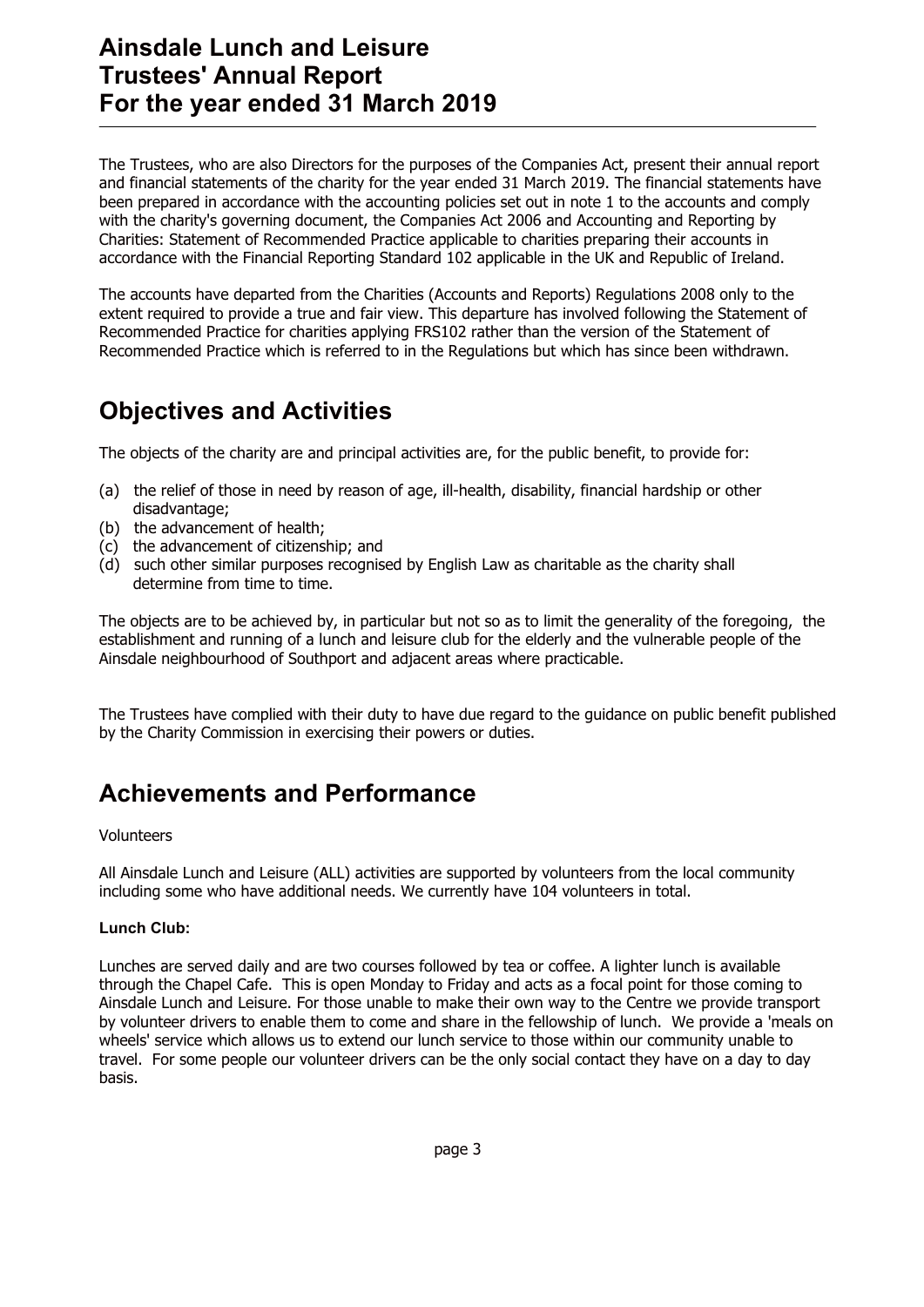# **Achievements and Performance (cont...)**

During the year and with the help of our 104 volunteers we have been able to serve a total of 9,359 meals - an increase of 1,034 over the previous year:

- \* 5322 meals at the centre
- \* 2902 meals delivered to the housebound
- \* 771 meals to volunteers
- \* 364 meals to volunteers with additional needs

#### **Leisure Activities:**

The total number of attendances at Health & Wellbeing activities during the reporting period was 4758 with the total number of attendances at Social activities being 9794. Average weekly attendance at both Health & Wellbeing and Social activities was 303.

During the week the following activities have taken place:-

Bowling, Table Tennis, One-to-One Computer Tuition and Family History, Activity Afternoon (games, jigsaws, bingo, quiz), Tai Chi, Knitting Group, Art Class, Sequence Dancing, Gentle Keep Fit, Patchwork Group, Line Dancing, French Conversation, Music For All, Yoga.

New activities this year include: Move & Soothe, 6 week Jive Course, English Country Dancing.

The Patchwork Group this year produced a quilt detailing the activities at ALL and this will be displayed in the Lounge as ALL's contribution to the building's Mission Statement.

#### **Charity Shop:**

The shop is open 5 days a week and provides important revenue to support the work of the charity. Sales are also achieved through items listed on Ebay.

#### **Garden:**

The Garden developed at the rear of the premises in conjunction with Ainsdale Methodist Church was officially opened by Tony Brough, Local Councillor, in June. Entertainment was provided by Bishop David Shepherd School and our own Music For All Group. This space is now used by both Church and ALL activities and is open to the Community. Vegetables, herbs and fruit grown in the garden have been used by the ALL kitchen in the preparation of meals.

#### **Data Protection:**

During the year we have updated Data Protection and Privacy Policies in line with the GDPR Legislation. We have reviewed information held and obtained permission from all our members regarding their personal data.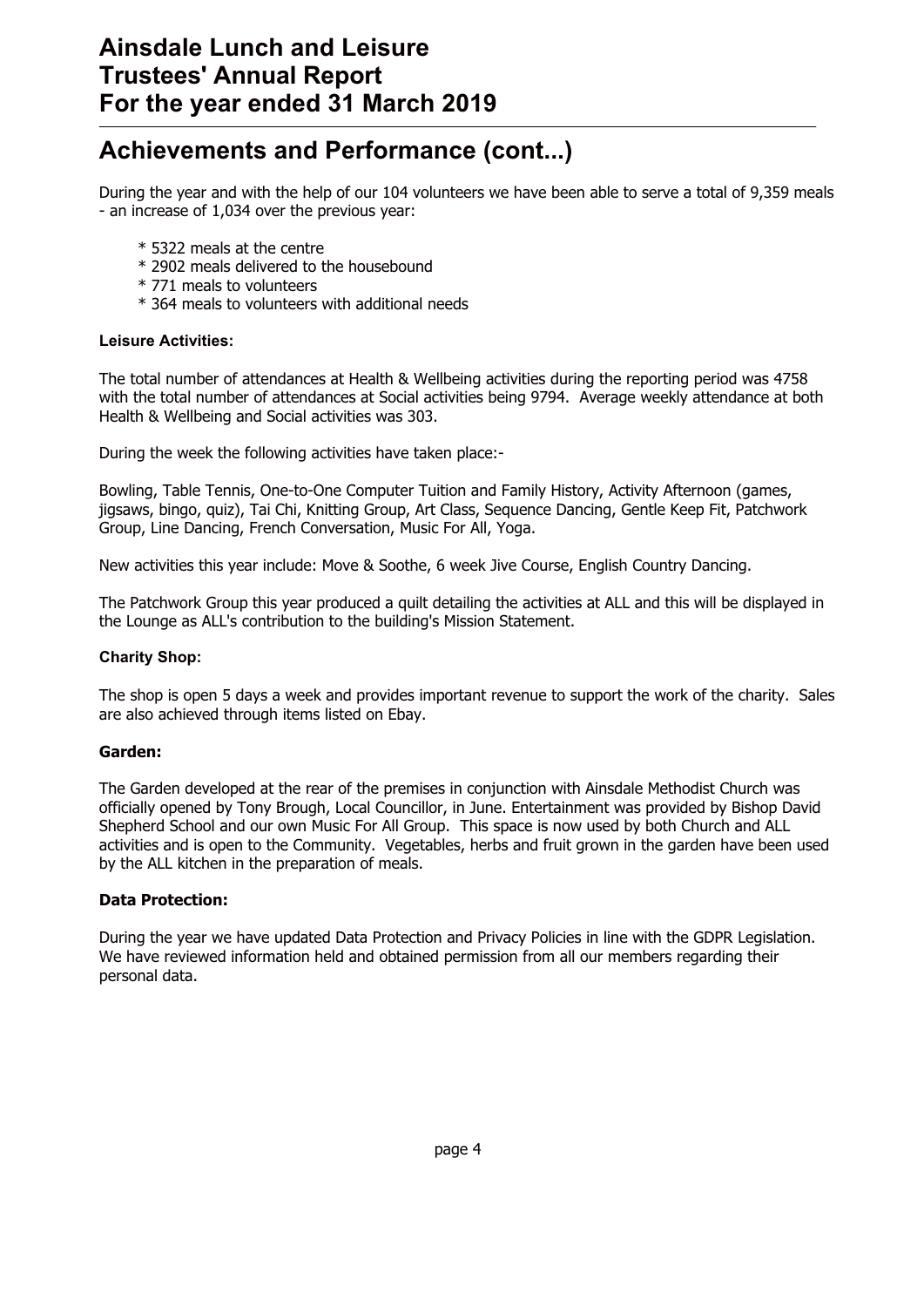# **Ainsdale Lunch and Leisure Trustees' Annual Report For the year ended 31 March 2019**

#### **Networking:**

We continue to network with a variety of local organisations covering the health and social care sector. This enables us to exchange information and on occasions leads to partnership working. We work in partnership with local churches and schools. Once again, in partnership with Healthwatch Sefton and Ainsdale Methodist Church we hosted a health information exhibition alongside flu vaccinations provided by the local medical centre. We have continued to have a partnership with FareShare, Tesco and Asda. We worked with Sefton's Travel Awareness Day to promote safety on the roads.

We have continued to host the Ainsdale Forum in partnership with Sefton Pensioners Advocacy (SPAC).

We have worked closely with The Prince's Trust and Southport College in facilitating work experience for students and young people.

Talks/Presentations on the work of Ainsdale Lunch and Leisure have been given to Trefoil Guild, Older Persons Day and a Team of Occupational Therapists at Southport Hospital.

#### **Fundraising & Donations:**

We would like to express our gratitude to all our supporters, volunteers and donors. Sefton Council continues to support our running costs and we extend our thanks to them. We are grateful to the Morgan Foundation and Tesco Bags For Help for their financial support. We thank Ainsdale Civic Society for the on-going use of their sound system which aids our activities and fundraising events.

We were also supported during the year by The Knights of St. Columba, Southport and Birkdale Provident Society and Southport Links Rotary. Other individuals/organisations have given donations both financial and 'in kind' and we value their commitment to Ainsdale Lunch and Leisure.

We continue to look at imaginative ways to raise money to support the charity, including selling Greetings Cards and Easter Chicks made by the Knitting Group.

A list of donors is available but will exclude any donors who wish to remain anonymous.

# **Financial Review**

The charity's total income was £132,099 (2018: £126,956) and the total expenditure was £136,453 (2018: £140,162). The principal source of funds was receipts from users of the lunch club and social activities as well as grant funding and donations. Expenditure on charitable activities of £136,354 related to the provision of the lunch club and social activities in support of the objectives of the charity. Free reserves, calculated as unrestricted funds less the net book value of fixed assets, were £36,830 at 31st March 2019.

#### **Reserves Policy**

The Board of Trustees has examined the charity's requirements for reserves in light of the main risk to the organisation. It has established a policy whereby the unrestricted funds not committed or invested in tangible fixed assets ('the free reserves') held by the charity should be between three and six months of the resources expended. The charity's free reserves have reached their target level. These reserves are held to cover the costs incurred should the organisation cease to function.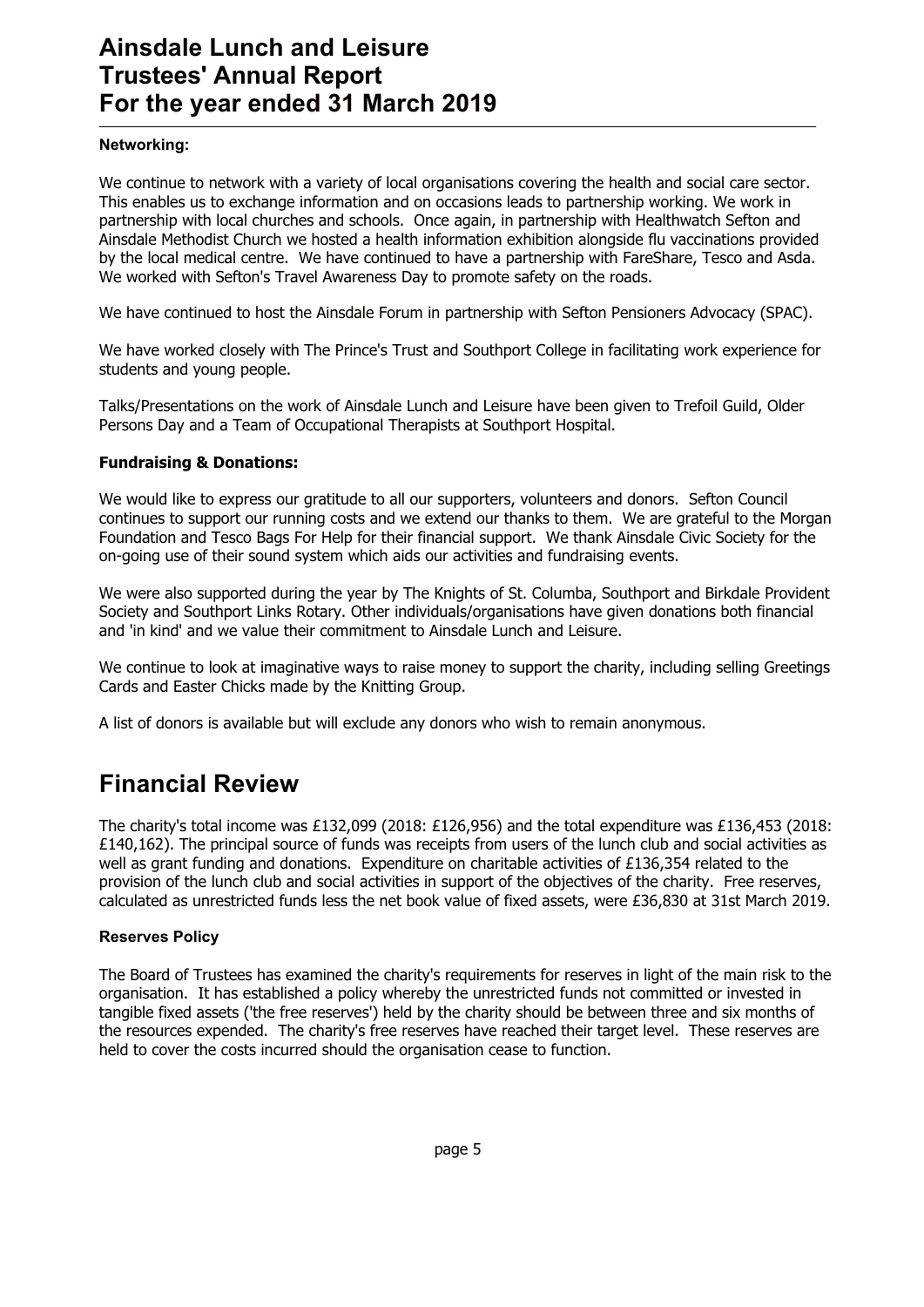# **Ainsdale Lunch and Leisure Trustees' Annual Report For the year ended 31 March 2019**

# **Future Developments and Strategy**

We plan to continue to provide services that meet the needs of the local community with a view to reducing social isolation. The Manager and Trustees will review service provision regularly consulting with staff, volunteers and users as appropriate. The Trustees plan to develop the café further in the coming year.

# **Reference and administrative details**

| <b>Charity number:</b>    | 1129183                                                                                                                 |
|---------------------------|-------------------------------------------------------------------------------------------------------------------------|
| Company number:           | 6846070                                                                                                                 |
| <b>Registered Office:</b> | Ainsdale Methodist Church, Liverpool Road, Southport PR8 3NQ                                                            |
| <b>Our advisors</b>       |                                                                                                                         |
| Accountants:              | Sefton Council for Voluntary Service<br>3rd Floor, Suite 3b, Burlington House, Crosby Road North, Waterloo              |
| Independent Examiner:     | David Harrison<br>Harrison Business Solutions, 11 Shakespeare House, 37-39 Shakespeare Street, Sou<br>Southport PR8 5AB |
| Bankers:                  | Royal Bank of Scotland, 269 Lord Street, Southport PR8 1PH                                                              |
|                           |                                                                                                                         |

### **Directors and trustees**

The directors of the charitable company (the charity) are its trustees for the purposes of charity law. The trustees and officers serving during the year and since the year-end were as follows:

#### **Trustees**

| Mrs L M Paterson<br>Mrs D M Davey<br>Mr T Durrance<br>Mrs A Eaton<br>Mrs D M Goulding<br>Mrs G M Hemmings<br>Mr R A Hemmings<br>Mr R H Taylor | <b>Chair of Trustees</b>  |
|-----------------------------------------------------------------------------------------------------------------------------------------------|---------------------------|
| Mr K Lowe                                                                                                                                     | appointed 30 October 2018 |
| <b>Company Secretary</b>                                                                                                                      | Mrs G M Hemmings          |

#### **Other Key Management personnel:**

Ainsdale Lunch and Leisure Manager Manager Music et al. Ainsdale Lunch and Leisure Manager Music et al. Ainsdale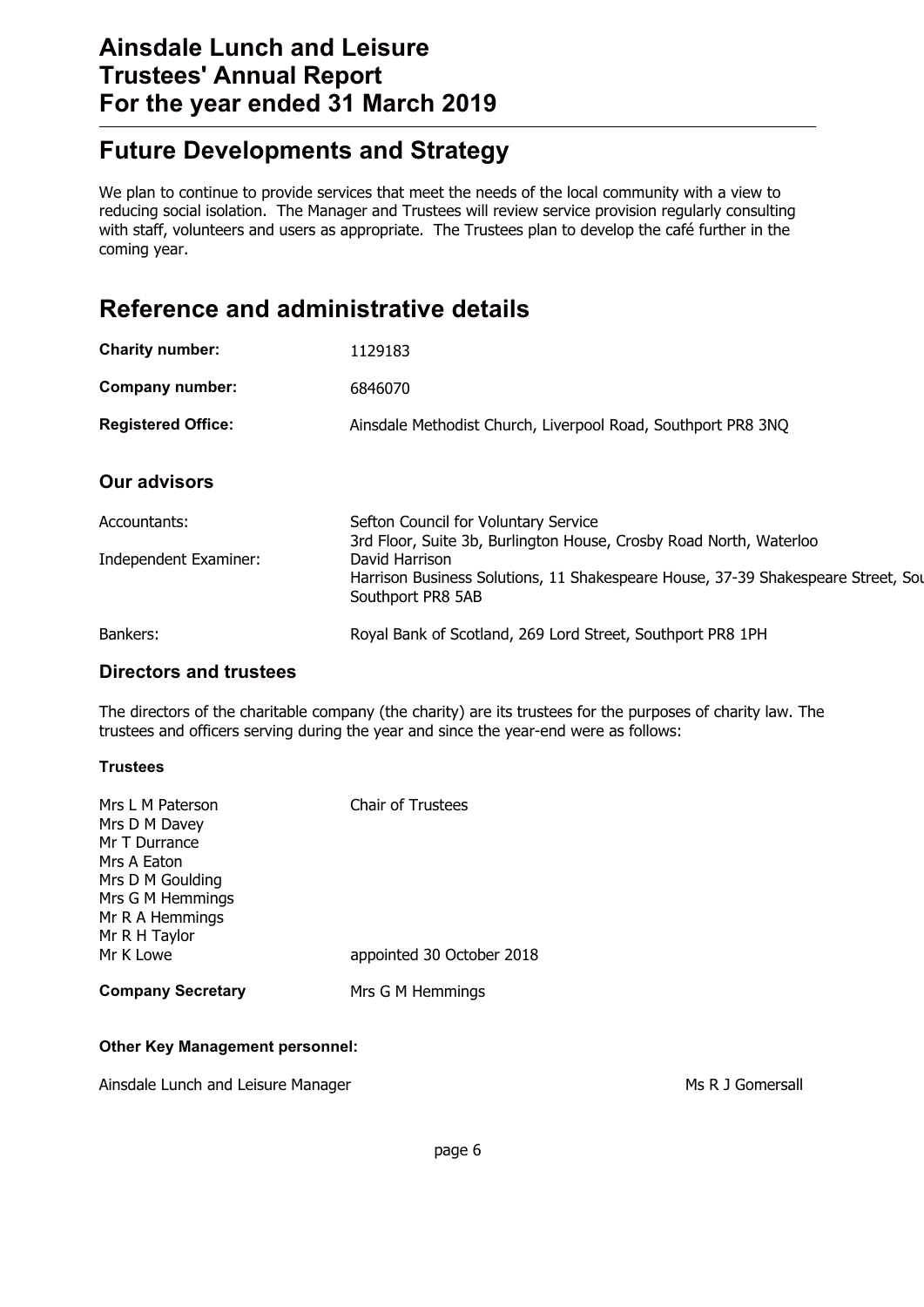# **Structure, Governance and Management**

#### **Governing Document**

Ainsdale Lunch and Leisure is a Company Limited by Guarantee and was incorporated on 13th March 2009. The Company was established under a Memorandum of Agreement, which established the objects and powers of the Company and is governed under its Articles of Association dated 13th March 2009. It is registered with the Charity Commission. Anyone over the age of 18 can become a Stakeholder Member of the Company and there are currently 55 Stakeholder Members (69 in 2018). Every Stakeholder Member undertakes to contribute such amount as required (not exceeding  $£10$ ) if the Charity should be wound up. A review of Stakeholder Members was conducted this year as part of compliance with GDPR Legislation.

#### **Appointment of trustees**

As set out in the Articles of Association 51% of trustees must be nominated by or approved for nomination by the Ainsdale Methodist Church with a lesser proportion being elected by members of the charitable company attending the Annual General Meeting. The longest service one third of trustees retires each year and is able to offer themselves for re-election. Trustees may co-opt new trustees provided they do not exceed the maximum agreed by members, and the co-opted trustees must retire at the next Annual General Meeting, and they must not be taken into account in determining the Trustees who are to retire by rotation.

#### **Trustee induction and training**

New trustees meet the Chair and Centre Manager, are informed of the obligations of trustees and are given relevant information when they start.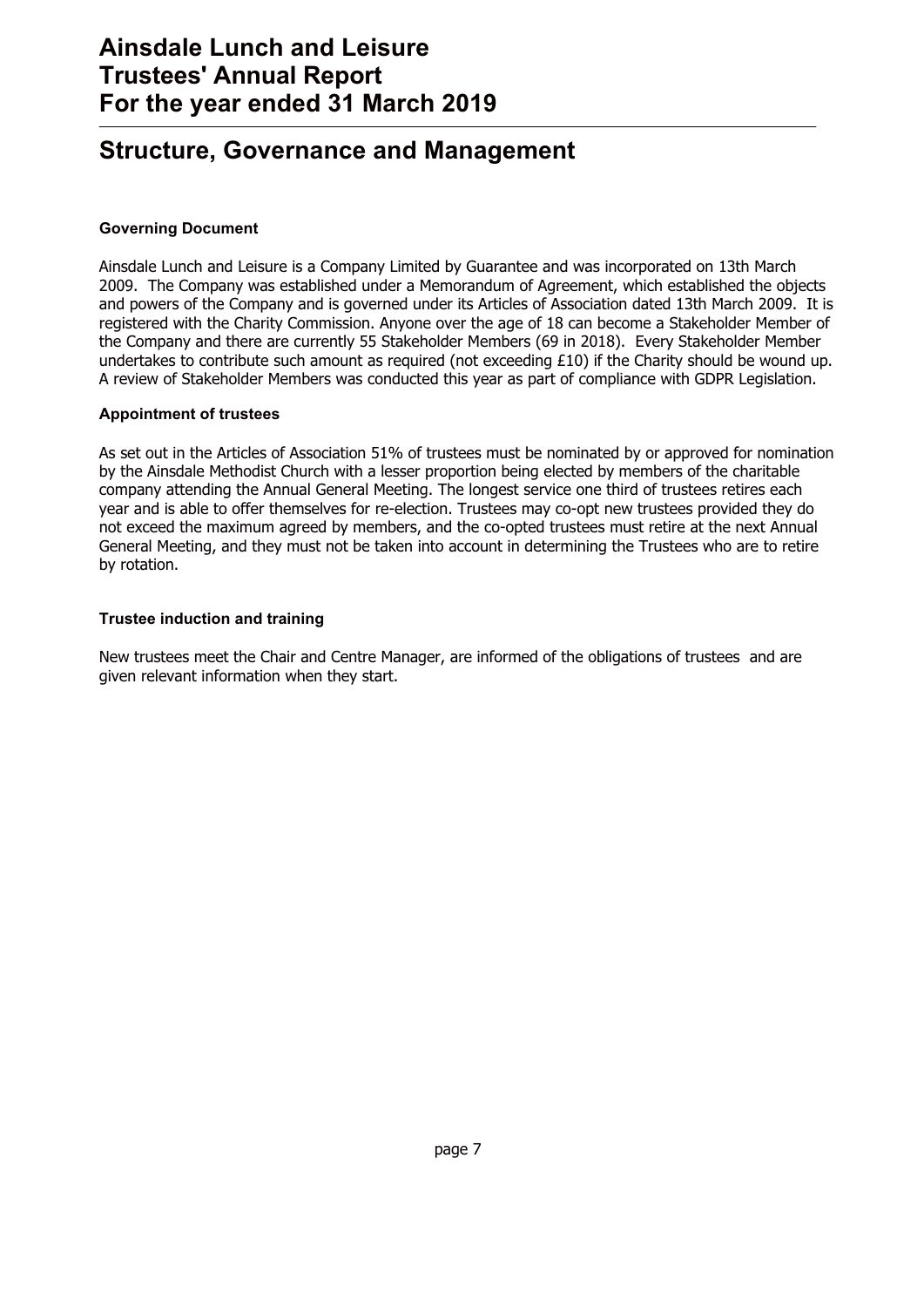# **Ainsdale Lunch and Leisure Trustees' Annual Report For the year ended 31 March 2019**

#### **Organisation**

The Board of Trustees, which must have a minimum of 3 trustees but no maximum unless agreed by an ordinary resolution of the Stakeholder Members, which currently sets the maximum number of trustees at 9, administers the charity.

The Trustees meet regularly throughout the year and are responsible for the strategic direction and policy of the Charity. There is a sub-committee covering finance which normally meets quarterly. Revd Patrick Evans of Ainsdale Methodist Church is invited to attend Board meetings as an observer. Ainsdale Methodist Church and Ainsdale Lunch and Leisure work closely together to the benefit of both organisations and a steering group with representatives from each meets 4 times a year.

All members of the Board give their time voluntarily and receive no benefit/remuneration from the Charity. Any connection between a Trustee or Manager of the charity and any client or supplier is disclosed to the full Board of Trustees in the same way as any other contractual relationship with a related party. In the current year no such related party transactions were reported.

The Manager of Ainsdale Lunch and Leisure is appointed by the Trustees to manage the day to day operations of the charity. To facilitate effective operations the Manager has delegated authority, within the terms of delegation approved by the Trustees, for operational matters including finance, employment and service delivery.

#### **Risk Management**

The trustees have a risk management strategy which comprises:

\* an annual review of the principal risks and uncertainties that the charity faces;

\* the establishment of policies, systems and procedures to mitigate those risks identified in the annual review; and

\* the implementation of procedures designed to minimise or manage any potential impact on the charity should those risks materialise.

This work has identified that financial sustainability is the major financial risk for the charity. A key element in the management of financial risk is a regular review of available liquid funds to settle debts as they fall due, regular liaison with the bank and active management of trade debtors and creditors balances to ensure sufficient working capital by the charity.

Attention has also been focused on non-financial risks arising from fire, health and safety of clients, and food hygiene. These risks are managed by ensuring accreditation is up to date, having robust policies and procedures in place, and regular awareness training for staff working in these operational areas.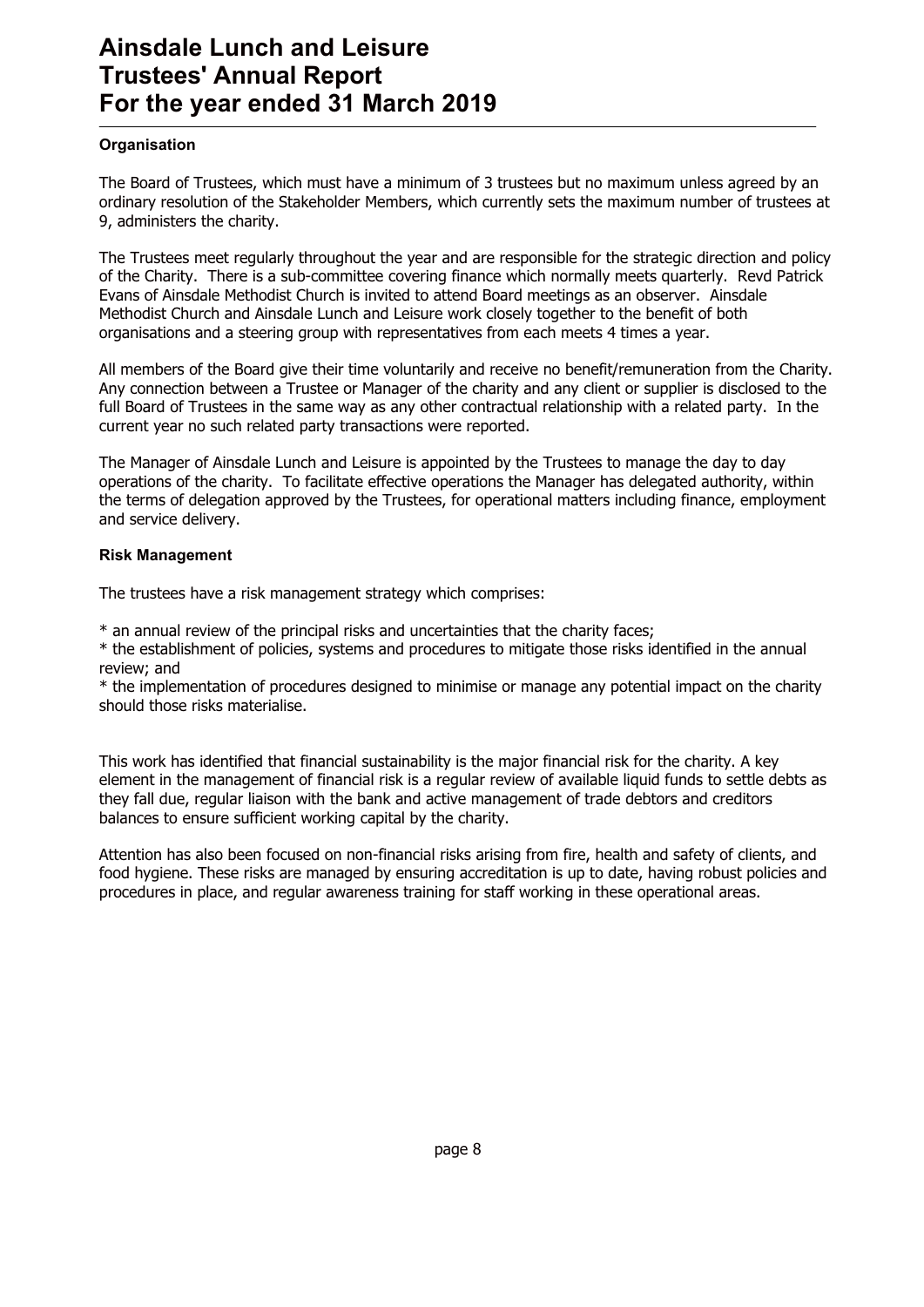# **Trustees' Responsibilities**

The Trustees, who are also the Directors of Ainsdale Lunch and Leisure for the purpose of company law, are responsible for preparing the trustees' report and the financial statements in accordance with applicable law and United Kingdom Accounting Standards (United Kingdom Generally Accepted Accounting Practice).

Company law requires the charity trustees to prepare financial statements for each financial year which give a true and fair view of the state of affairs of the charitable company and of the incoming resources and application of resources, including the income and expenditure, of the charitable company for that year. in preparing the financial statements, the trustees are required to:

1) select suitable accounting policies and then apply them consistently;

2) observe the methods and principles in the Charities SORP;

3) make judgements and estimates that are reasonable and prudent;

4) state whether applicable UK accounting standards have been followed, subject to any material

departures disclosed and explained in the financial statements;

5) prepare the financial statements on the going concern basis unless it is inappropriate to presume that the charity will continue in business.

The trustees are responsible for keeping proper accounting records that disclose with reasonable accuracy at any time the financial position of the charity and to enable them to ensure that the financial statements comply with the Companies Act 2006. They are also responsible for safeguarding the assets of the charity and hence for taking reasonable steps for the prevention and detection of fraud or other irregularities.

The trustees are responsible for the maintenance and integrity of the corporate and financial information included on the charitable company's website. Legislation in the United Kingdom governing the preparation and dissemination of financial statements may differ from legislation in other jurisdictions.

This report was approved by the board of trustees on 16 August 2019 and signed on their behalf.

ImHernming

Mrs G M Hemmings Company Secretary

Mrs L M Paterson Chair of Trustees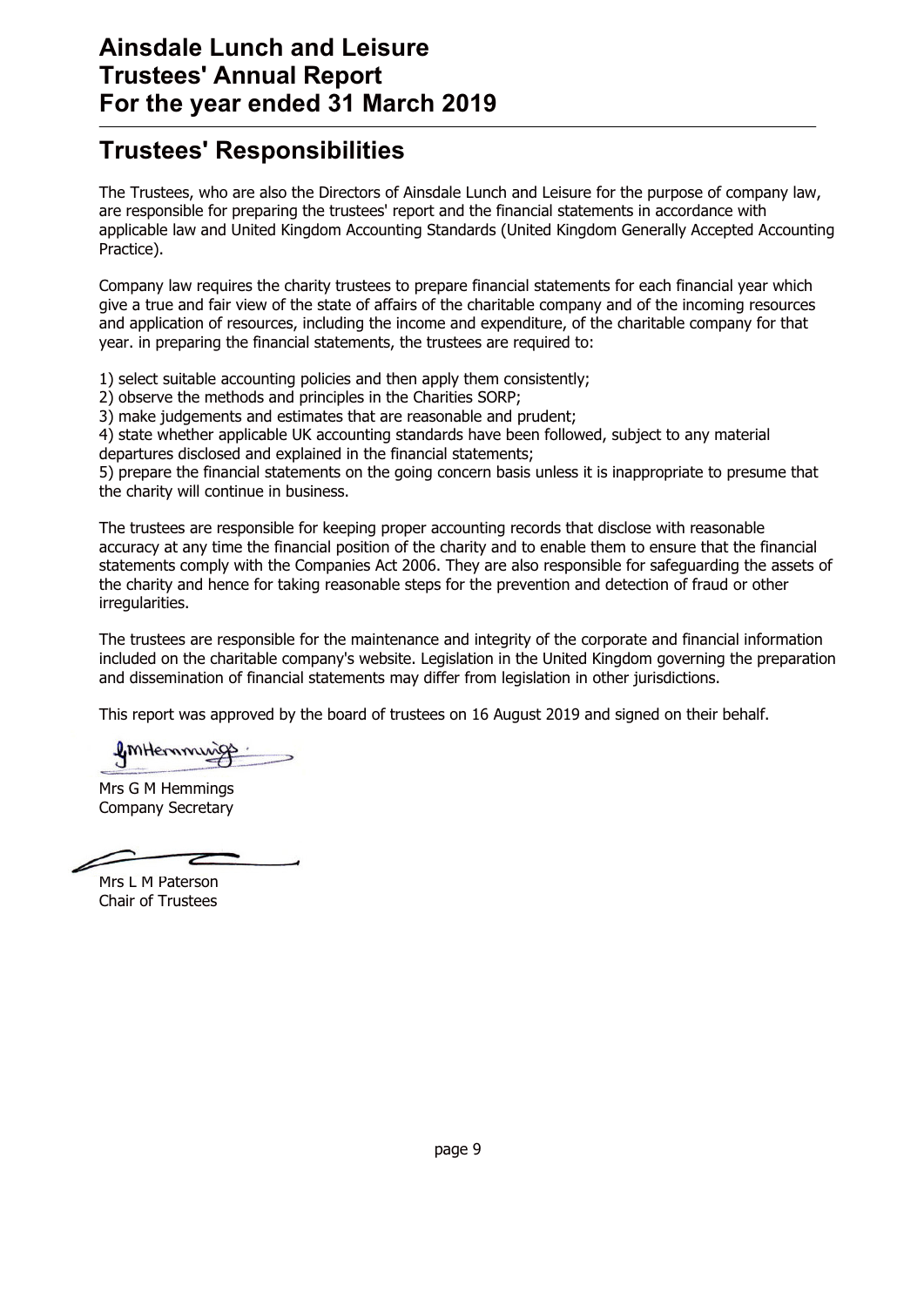# **Independent Examiner's Report To the trustees of Ainsdale Lunch and Leisure For the year ended 31 March 2019**

I report to the charity trustees on my examination of the accounts of Ainsdale Lunch and Leisure ('the Company') for the year ended 31 March 2019 which are set out on pages 11 to 26.

#### **Responsibilities and basis of report**

As the charity's trustees of the Company (and also its directors for the purposes of company law) you are responsible for the preparation of the accounts in accordance with the requirements of the Companies Act 2006 ('the 2006 Act').

Having satisfied myself that the accounts of the Company are not required to be audited under Part 16 of the 2006 Act and are eligible for independent examination, I report in respect of my examination of your charity's accounts as carried out under section 145 of the Charities Act 2011 ('the 2011 Act'). In carrying out my examination I have followed the Directions given by the Charity Commission under section 145(5) (b) of the 2011 Act.

#### **Independent examiner's statement**

I have completed my examination. I confirm that no matters have come to my attention in connection with the examination giving me cause to believe:

accounting records were not kept in respect of the Company as required by section 386 of the 2006 Act; or

the accounts do not accord with those records; or

the accounts do not comply with the accounting requirements of section 396 of the 2006 Act other than any requirement that the accounts give a 'true and fair view which is not a matter considered as part of an independent examination; or

the accounts have not been prepared in accordance with the methods and principles of the Statement of Recommended Practice for accounting and reporting by charities applicable to charities preparing their accounts in accordance with the Financial Reporting Standard applicable in the UK and Republic of Ireland (FRS 102).

I have no concerns and have come across no other matters in connection with the examination to which attention should be drawn in this report in order to enable a proper understanding of the accounts to be reached.

A Aurica David Harrison

Harrison Business Solutions, 11 Shakespeare House, 37-39 Shakespeare Street, Southport, PR8 5AB 16 August 2019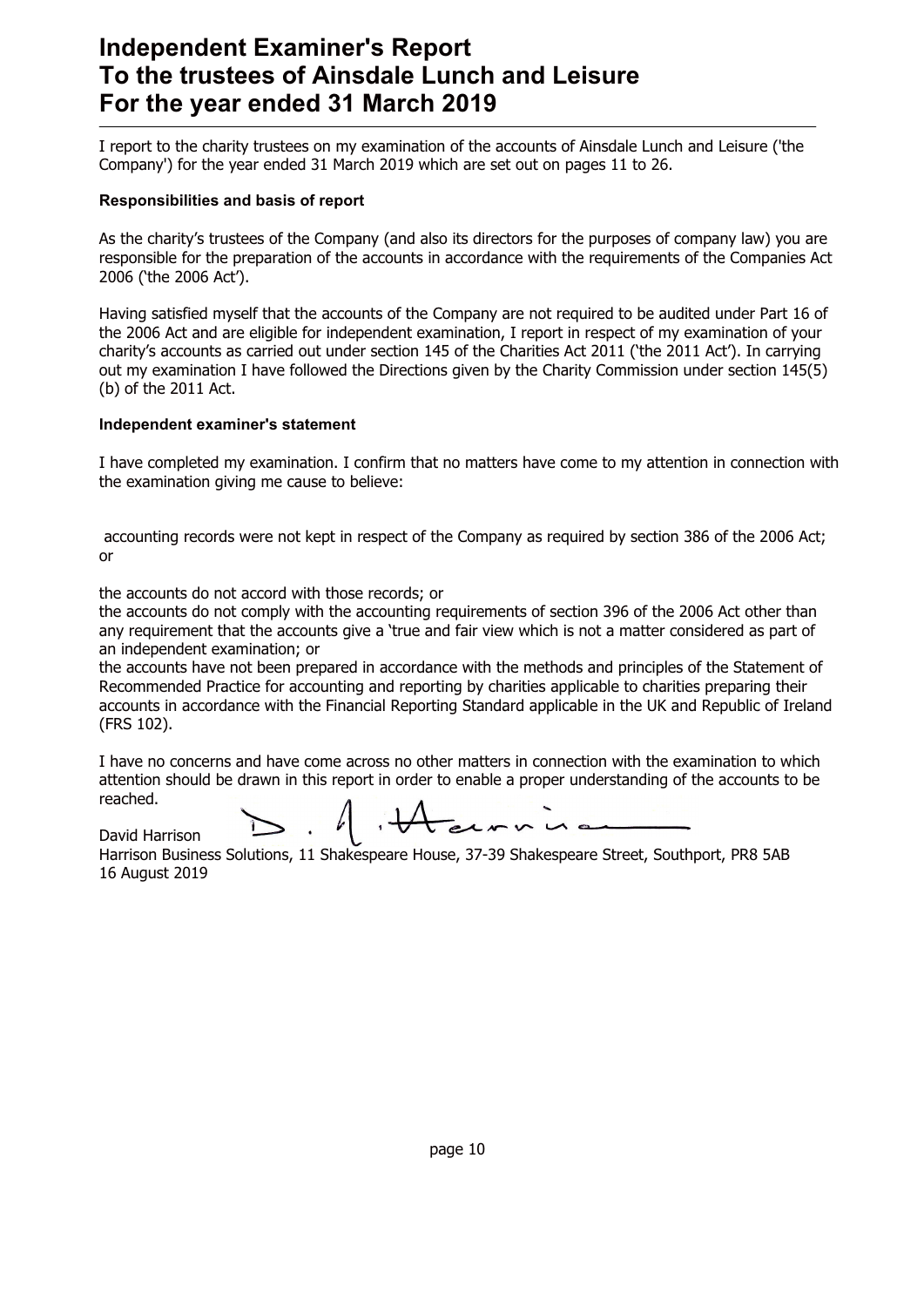## **Ainsdale Lunch and Leisure Statement of Financial Activities (Incorporating Income & Expenditure Account) For the year ended 31 March 2019**

|                                                   | <b>Note</b>    | <b>Unrestricted</b><br><b>Funds</b><br>£ | <b>Restricted</b><br><b>Funds</b><br>£ | <b>Total</b><br>2019<br>£ | <b>Total</b><br>2018<br>£ |
|---------------------------------------------------|----------------|------------------------------------------|----------------------------------------|---------------------------|---------------------------|
| Income and endowments from:                       |                |                                          |                                        |                           |                           |
| Donations and legacies                            | 2<br>3         | 5,597                                    | 33,800                                 | 39,397                    | 44,593                    |
| Charitable activities<br>Other trading activities | 4              | 90,799<br>1,693                          |                                        | 90,799<br>1,693           | 80,330<br>1,895           |
| Investments                                       | 5              | 210                                      |                                        | 210                       | 138                       |
| Total income                                      |                | 98,299                                   | 33,800                                 | 132,099                   | 126,956                   |
| <b>Expenditure on:</b>                            |                |                                          |                                        |                           |                           |
| Raising funds                                     | 6              | 99                                       |                                        | 99                        | 130                       |
| Charitable activities                             | $\overline{7}$ | 103,610                                  | 32,744                                 | 136,354                   | 140,032                   |
| Total expenditure                                 |                | 103,709                                  | 32,744                                 | 136,453                   | 140,162                   |
| Net (expenditure)/income                          |                | (5, 410)                                 | 1,056                                  | (4, 354)                  | (13, 206)                 |
| Other recognised gains:                           |                |                                          |                                        |                           |                           |
| <b>Net movement in funds</b>                      |                | (5, 410)                                 | 1,056                                  | (4, 354)                  | (13, 206)                 |
| <b>Reconciliation of funds:</b>                   |                |                                          |                                        |                           |                           |
| Funds b/fwd                                       |                | 43,054                                   | 5,310                                  | 48,364                    | 61,570                    |
| Funds c/fwd                                       |                | 37,644                                   | 6,366                                  | 44,010                    | 48,364                    |

The Statement of Financial Activities also complies with the requirements for an income and expenditure account under the Companies Act 2006.

All income and expenditure derive from continuing activities.

The notes on pages 13 to 26 form part of these financial statements

page 11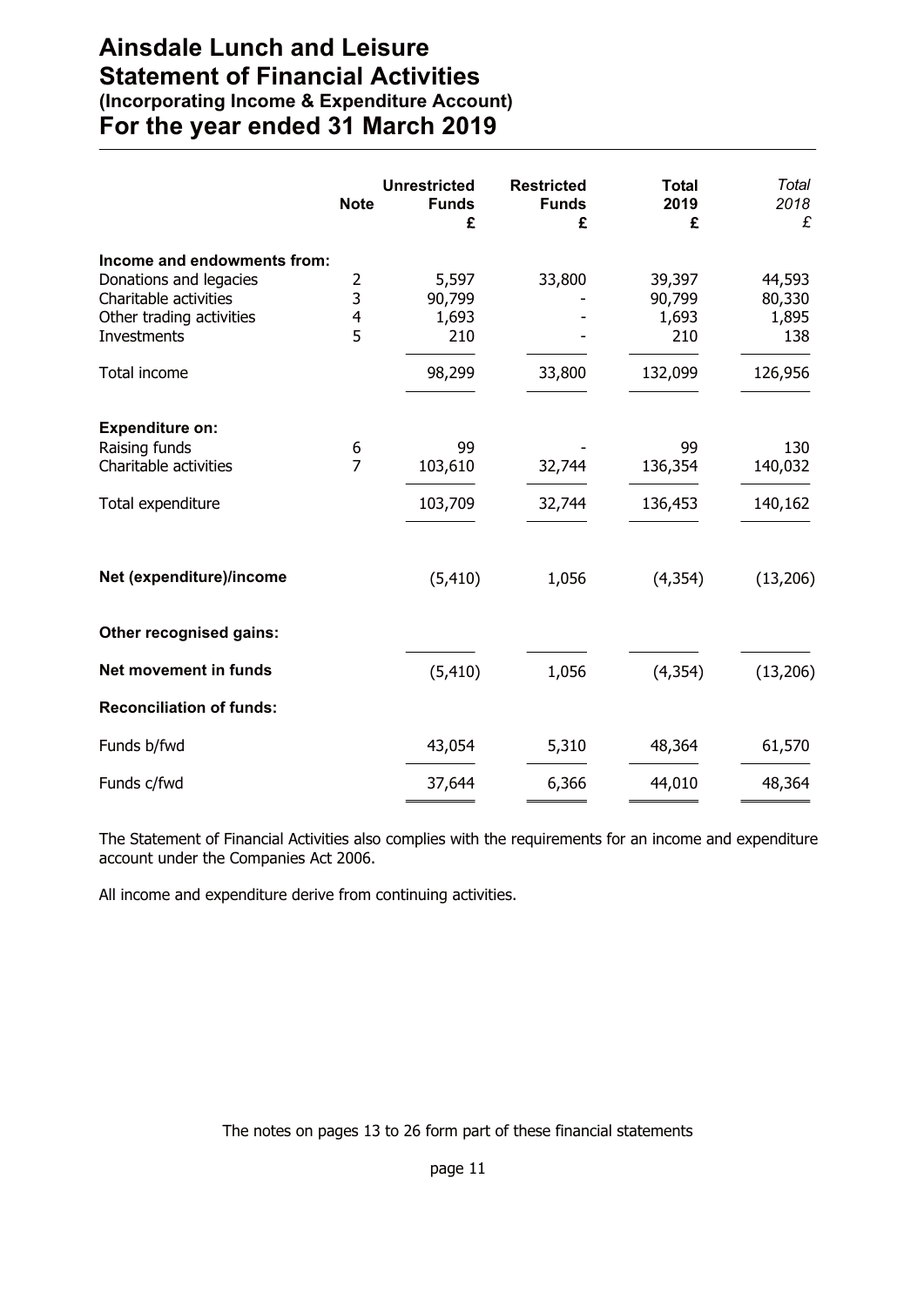|                                                                     | <b>Note</b> | 2019<br>£       | £               | 2018<br>£       |
|---------------------------------------------------------------------|-------------|-----------------|-----------------|-----------------|
| <b>Fixed Assets</b><br>Tangible assets                              | 12          |                 | 814             | 1,627           |
| <b>Current Assets</b><br><b>Debtors</b><br>Cash at bank and in hand | 13<br>14    | 1,338<br>46,022 |                 | 54,403          |
|                                                                     |             | 47,360          |                 | 54,403          |
| <b>Creditors: Amounts falling due within one</b><br>year            | 15          | 4,163           |                 | 7,666           |
| <b>Net Current Assets</b>                                           |             |                 | 43,197          | 46,737          |
| <b>Total Net Assets</b>                                             |             |                 | 44,011          | 48,364          |
| <b>Funds of the charity</b><br>General Fund                         |             |                 | 37,644          | 43,054          |
| <b>Total Unrestricted Funds</b><br><b>Restricted Funds</b>          | 17<br>18    |                 | 37,644<br>6,366 | 43,054<br>5,310 |
| <b>Total Funds</b>                                                  |             |                 | 44,010          | 48,364          |

In approving these financial statements as directors of the company we hereby confirm the following: For the year in question the company was entitled to exemption under section 477 of the Companies Act 2006 relating to small companies.

Directors' responsibilities:

1) The members have not required the company to obtain an audit for its accounts for the year in question in accordance with section 476.

2) The directors acknowledge their responsibilities for complying with the requirements of the Act with respect to accounting records and the preparation of accounts.

These accounts have been prepared and delivered in accordance with the provisions applicable to companies subject to the small companies' regime.

#### **The accounts were approved by the board of directors on 16 August 2019.**

fontemmuig

Mrs L M Paterson, Director Mrs G M Hemmings, Director

The notes on pages 13 to 26 form part of these financial statements

page 12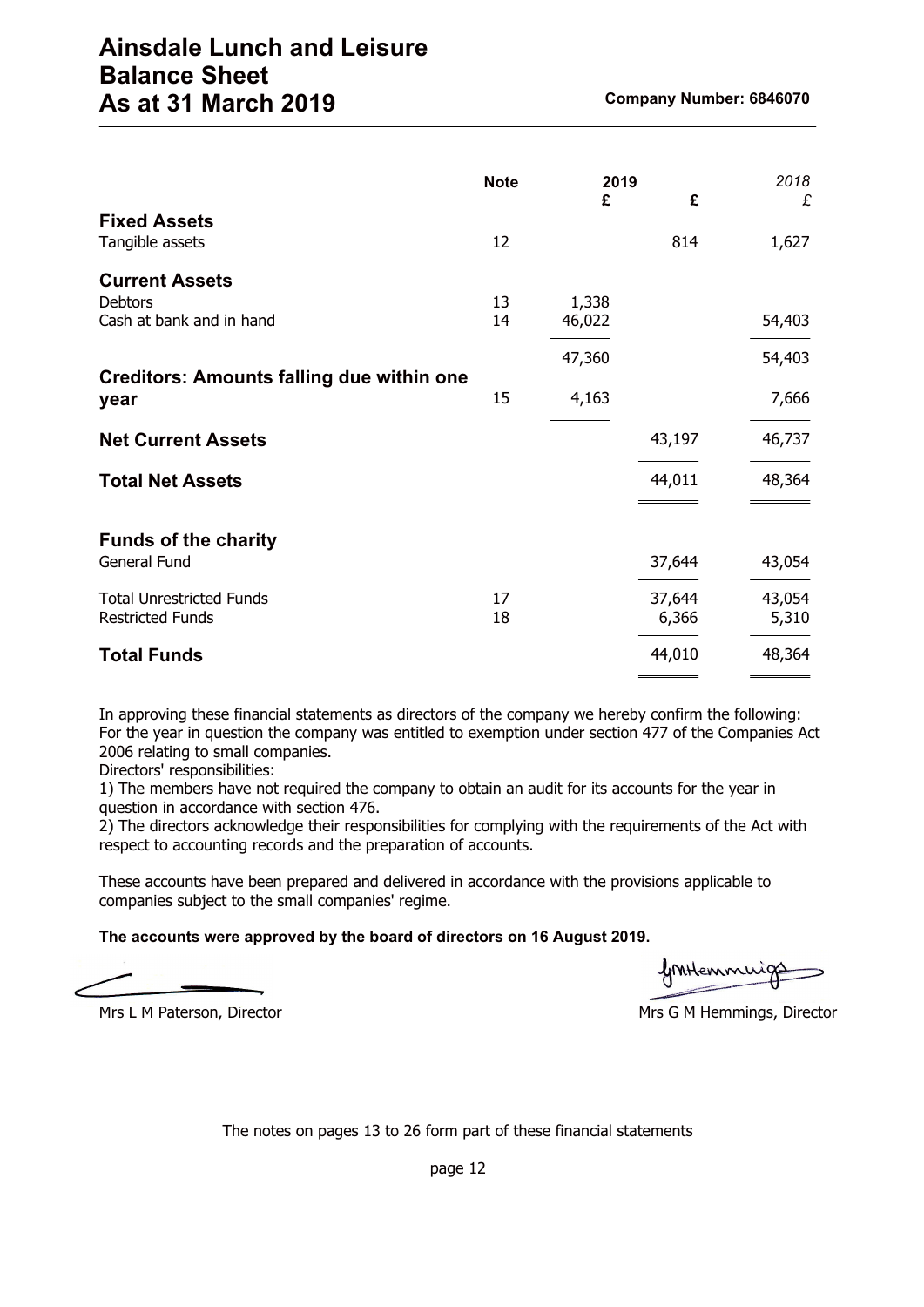### **1 Accounting Policies**

#### **1a Basis of preparation**

The financial statements have been prepared in accordance with Accounting and Reporting by Charities: Statement of Recommended Practice applicable to charities preparing their accounts in accordance with the Financial Reporting Standard applicable in the UK and Republic of Ireland (FRS 102) (effective 1 January 2015) - (Charities SORP (FRS 102)), and the Companies Act 2006 and the UK Generally Accepted Accounting Practice as it applies from 1 January 2015.

Ainsdale Lunch and Leisure meets the definition of a public benefit entity under FRS 102. Assets and liabilities are initially recognised at historical cost or transaction value unless otherwise stated in the relevant accounting policy note.

The accounts have departed from the Charities (Accounts and Reports) Regulations 2008 only to the extent required to provide a true and fair view. This departure has involved following the Statement of Recommended Practice for Charities applying FRS102 rather than the version of the Statement of Recommended Practice which is referred to in the Regulations but which has since been withdrawn.

The functional currency used by Ainsdale Lunch and Leisure is the £ Sterling.

#### **1b. Preparation of the accounts on a going concern basis**

Expenditure exceeded income by £4,354 (2018: expenditure exceeded income by £13,206). Some grant funding has been secured for 2019-20 and there is continuing income from charitable activities. The trustees are seeking further funding. Free reserves of £36,830 at 31 March 2019 were equivalent to 3 months' running costs. The trustees expect to be able to meet the charity's liabilities as they fall due so these financial statements have been prepared on a going concern basis.

#### **1c. Income**

Income is recognised when the charity has entitlement to the funds, any performance conditions attached to the item(s) of income have been met, it is probable that the income will be received and the amount can be measured reliably.

Income from government and other grants, whether 'capital' grants or 'revenue' grants, is recognised when the charity has entitlement to the funds, any performance conditions attached to the item(s) of income have been met, it is probable that the income will be received and the amount can be measured reliably and is not deferred.

Interest on funds held on deposit is included when receivable and the amount can be measured reliably by the charity; this is normally upon notification of the interest paid or payable by the bank.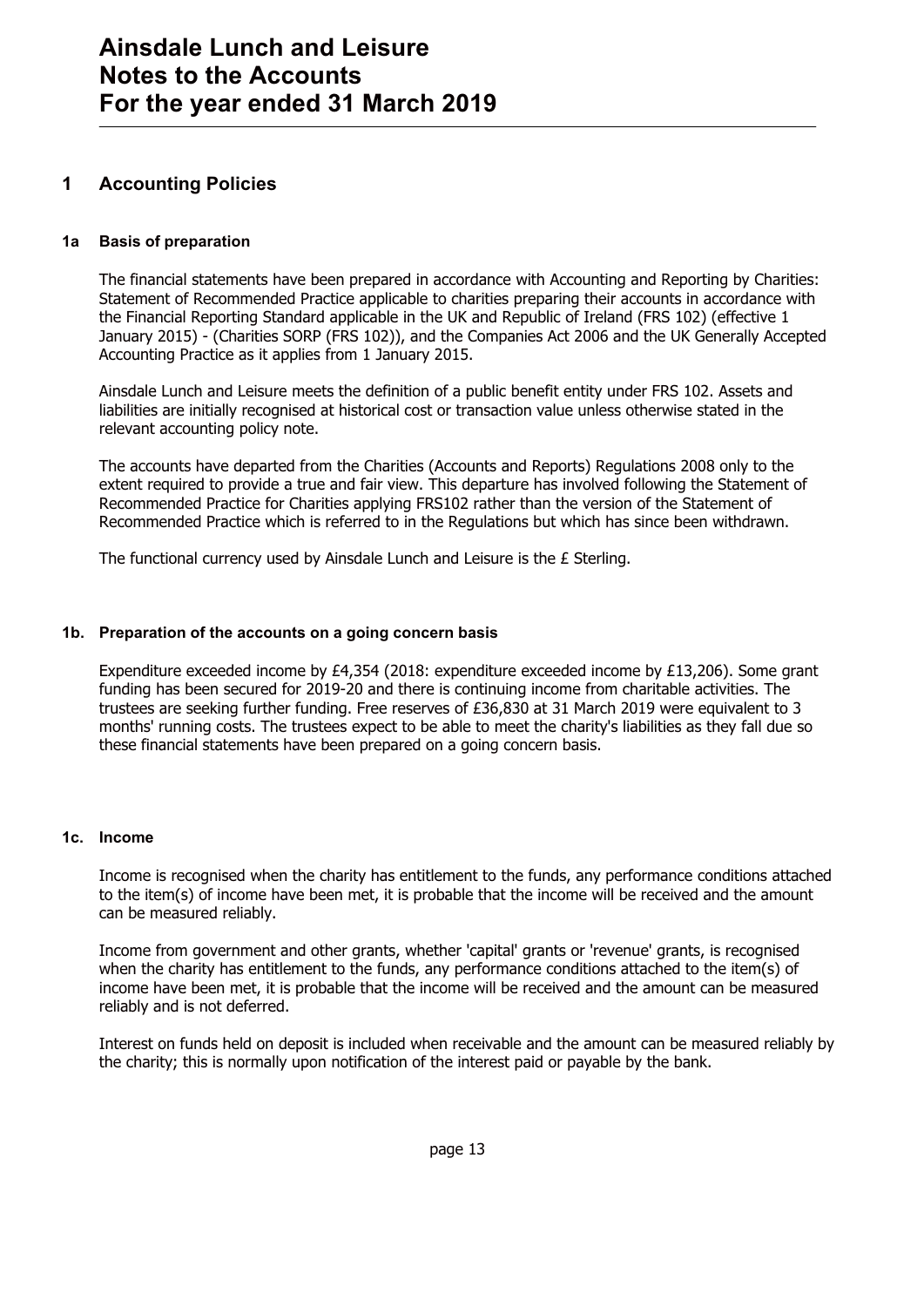### **1 Accounting Policies (cont.)**

#### **1d. Deferred income**

Income from donations and grants, including capital grants are deferred when the following conditions are met:

a) when donors specify that donations and grants given to the charity must be used in future accounting periods, the income is deferred until those periods

b) when donors impose conditions which have to be fulfilled before the charity becomes entitled to use such income, the income is deferred and not included in incoming resources until the preconditions for use have been met.

#### **1e. Donated services and facilities**

Donated professional servies and donated facilities are recognised as income when the charity has control over the item, any conditions associated with the donated item have been met, the receipt of economic benefit from the use by the charity of the item is probable and that the economic benefit can be measured reliably. In accordance with the Charities SORP (FRS 102), the general volunteer time is not recognised and refer to the trustees' annual report for more information about their contribution.

On receipt, donated professional services and donated facilities are recognised on the basis of the value of the gift to the charity which is the amount the charity would have been willing to pay to obtain services or facilities of equivalent economic benefit on the open market; a corresponding amount is then recognised in expenditure in the period of receipt.

#### **1f. Expenditure**

Expenditure is recognised once there is a legal or constructive obligation to make a payment to a third party, it is probable that settlement will be required and the amount of the obligation can be measured reliably. Expenditure is classified under the following activity headings:

Lunches Social activities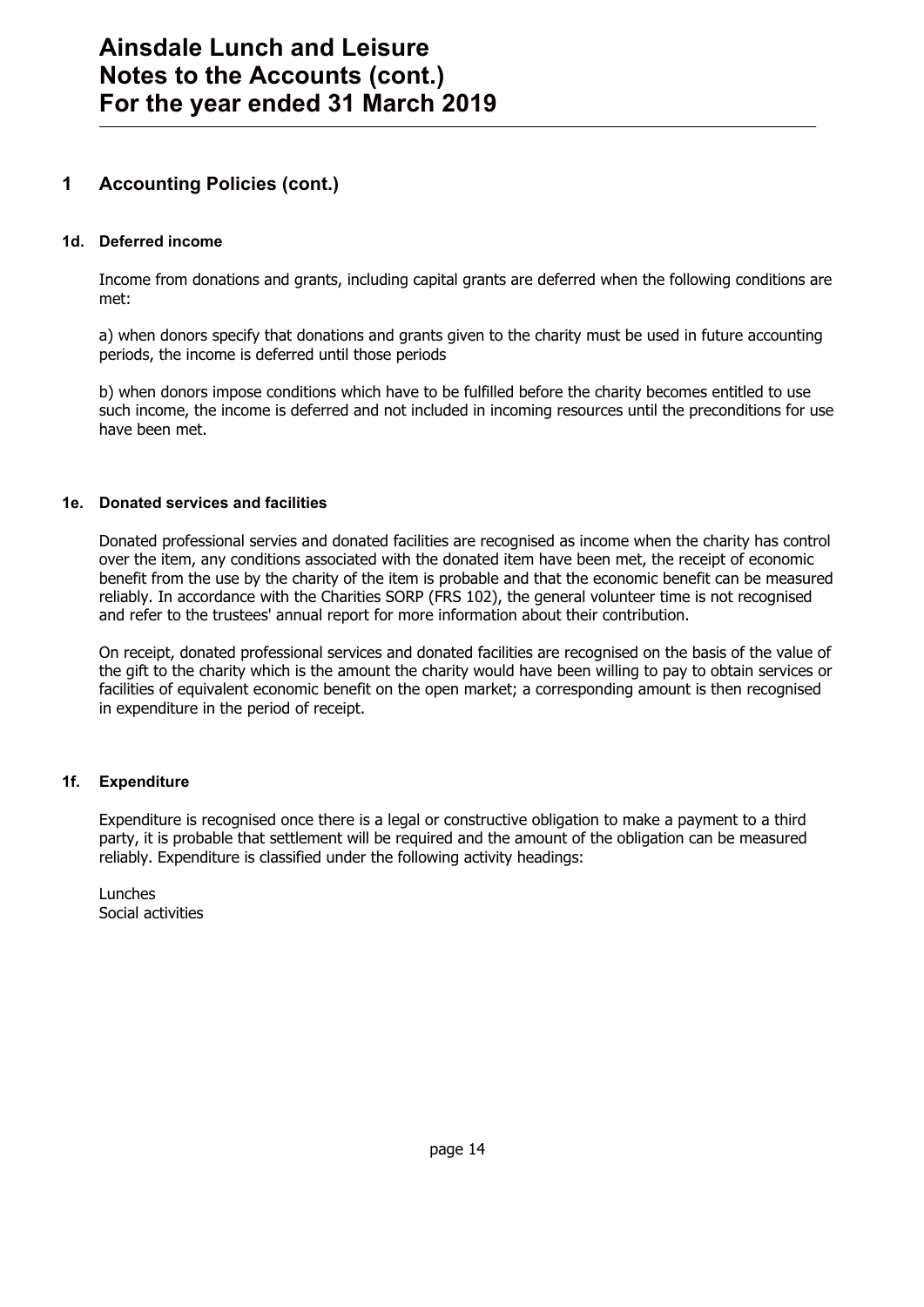### **1 Accounting Policies (cont.)**

#### **1g. Funds Accounting**

All income and expenditure together with gains and losses are allocated to a specific charitable fund.

Unrestricted funds are available to spend on activities that further any of the purposes of the charity.

Restricted funds are donations which the donor has specified are to be used solely for particular areas of the charity's work or for specific projects being undertaken by the charity. Further details of restricted funds together with their purposes are set out in note 18.

#### **1h. Tangible fixed assets and depreciation**

Tangible assets are stated at cost (or deemed cost) less accumulated depreciation and accumulated impairment losses. Cost includes the original purchase price, costs directly attributable to bringing the asset into its working condition for its intended use, dismantling and restoration costs and borrowing costs capitalised.

Plant and machinery and fixtures, fitting, tools, and equipment are stated at cost less accumulated depreciation and accumulated impairment losses.

Depreciation is provided at the following annual rates in order to write each asset off over its anticipated useful economic life. A full year's depreciation charge is charged in the year of acquisition and no depreciation is charged in the year of disposal.

| Fixtures and fittings | 25% pa on the straight line basis |
|-----------------------|-----------------------------------|
| Equipment             | 25% pa on the straight line basis |

Subsequent costs are included in the assets carrying amount or recognised as a separate asset, as appropriate, only when it is probable that economic benefits associated with the item will flow to the charitable company and the cost can be measured reliably.

Repairs, maintenance and minor inspection costs are expensed as incurred.

Tangible assets are derecognised on disposal or when no future economic benefits are expected. On disposal, the difference between the net disposal proceeds and the carrying amount is recognised in the Statement of Financial Activities.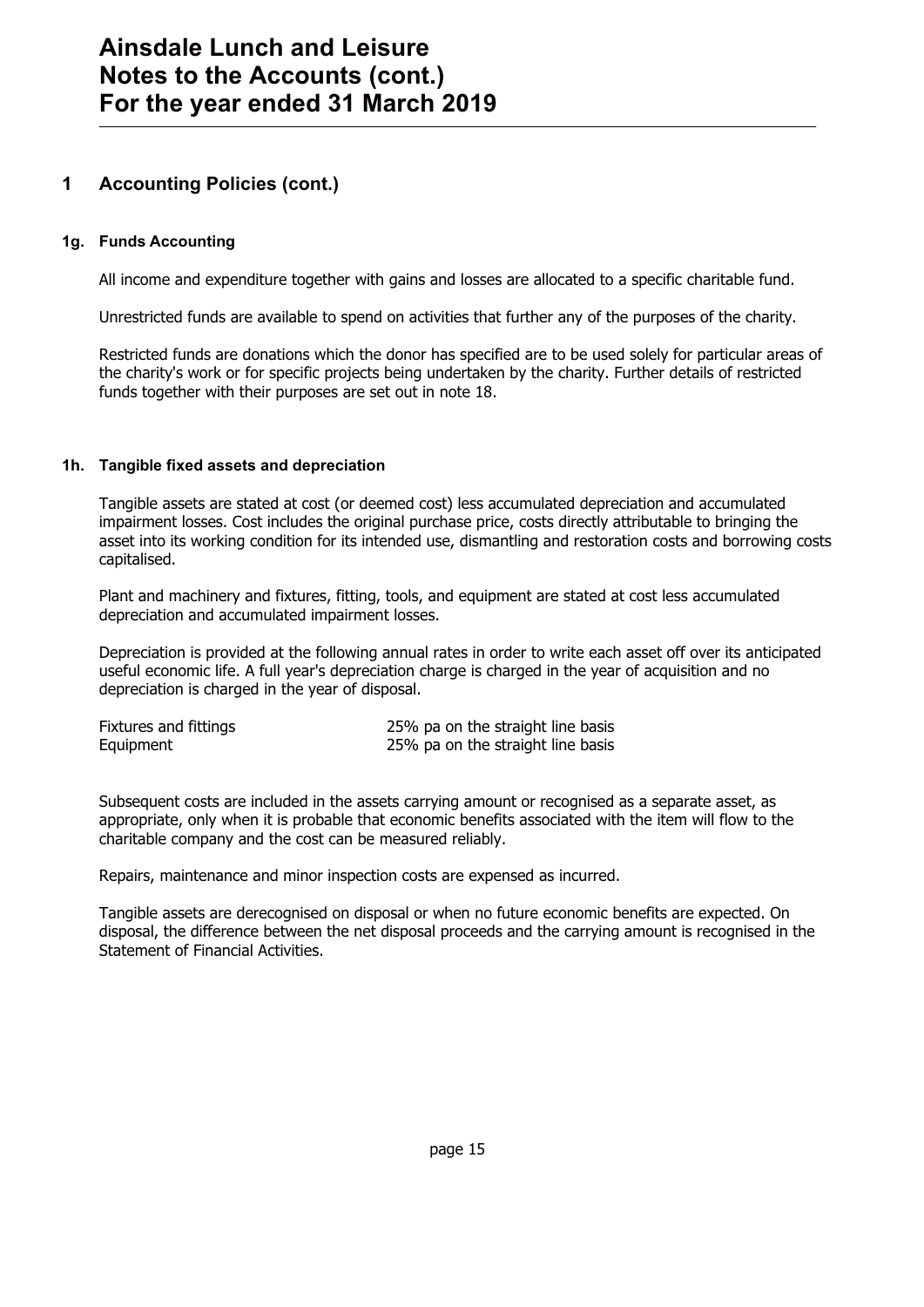### **1 Accounting Policies (cont.)**

#### **1i. Cash at bank and in hand**

Cash at bank and cash in hand includes cash and short term highly liquid investments with a short maturity of three months or less from the date of acquisition or opening of the deposit or similar account.

#### **1j. Creditors and provisions**

Creditors and provisions are recognised where the charity has a present obligation resulting from a past event that will probably result in the transfer of funds to a third party and the amount due to settle the obligation can be measured or estimated reliably. Creditors and provisions are normally recognised at their settlement amount after allowing for any trade discounts due.

#### **1k. Taxation**

The charity is exempt from tax on income and gains falling within section 505 of the Taxes Act 1988 or section 252 of the Taxation of Chargeable Gains Act 1992 to the extent that these are applied to its charitable objects.

#### **1l. Pension costs**

The company operates a defined contribution plan for its eligible employees. A defined contribution plan is a pension plan under which the charity pays fixed contributions into a separate entity. Once the contributions have been paid the charity has no further payment obligations. The contributions are recognised as an expense when they are due. Amounts not paid are shown in creditors or accruals in the balance sheet. The assets of the plan are held separately from the charity in independently administered funds.

#### **1m. Cash Flow Statement**

The trustees have taken advantage of adopting Update Bulletin 1 of the Charities SORP (FRS102) in order to disapply the requirement to produce a cash flow statement.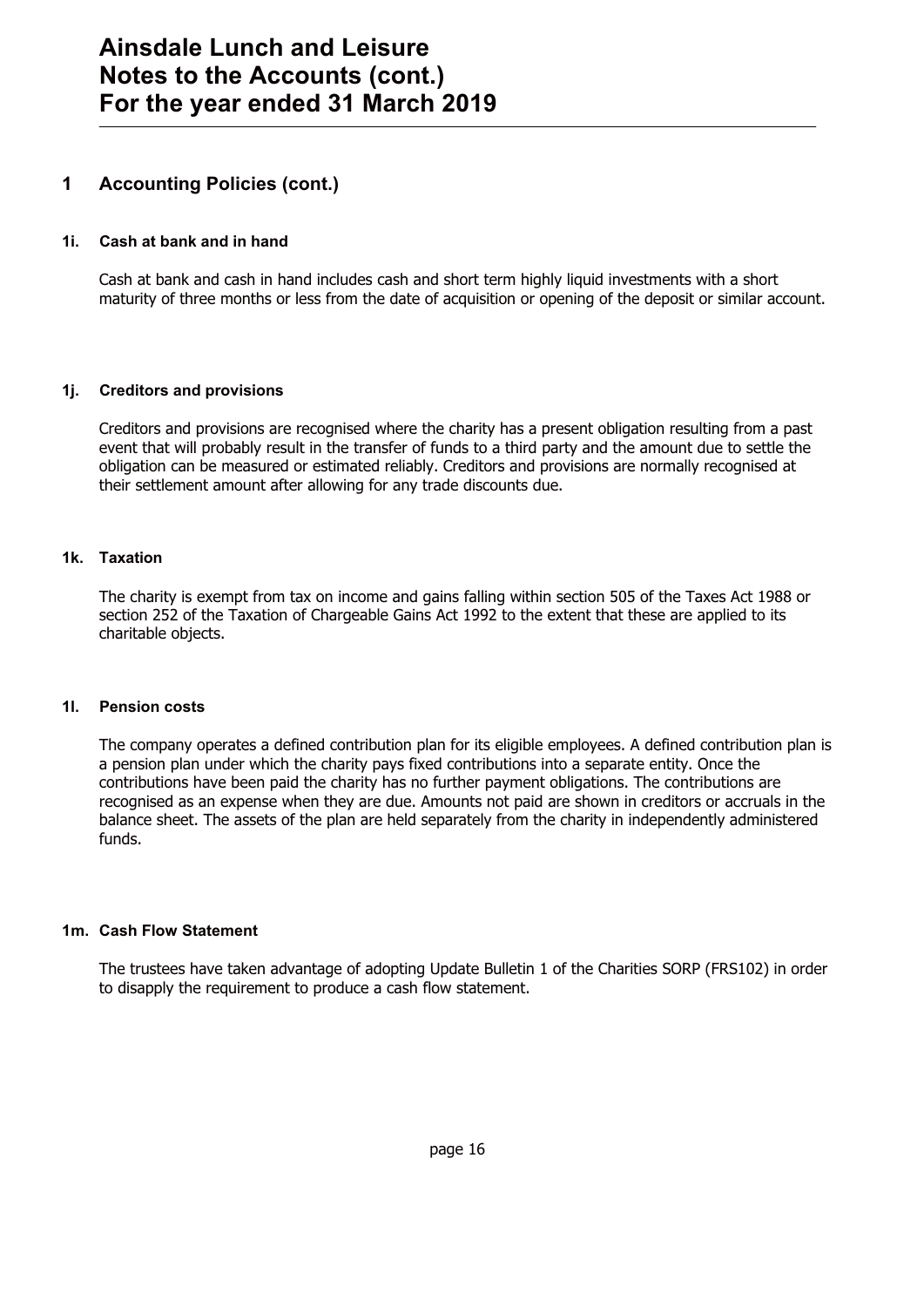### **2. Donations and Legacies**

|                     | 2019<br>£       | 2018<br>£       |
|---------------------|-----------------|-----------------|
| Grants<br>Donations | 33,800<br>5,597 | 36,659<br>7,934 |
|                     | 39,397          | 44,593          |

### **3. Charitable Activity Income**

|                                 | 2019<br>£ | 2018<br>£ |
|---------------------------------|-----------|-----------|
| Shop takings                    | 12,335    | 11,175    |
| Lunch receipts                  | 48,341    | 39,696    |
| Transport receipts              | 690       | 834       |
| Receipts from social activities | 25,991    | 25,667    |
| Membership fees                 | 3,442     | 2,958     |
|                                 | 90,799    | 80,330    |

Income from charitable activities has been applied to the following activities:

|                              | 2019<br>£        | 2018<br>£        |
|------------------------------|------------------|------------------|
| Lunches<br>Social activities | 64,808<br>25,991 | 54,663<br>25,667 |
|                              | 90,799           | 80,330           |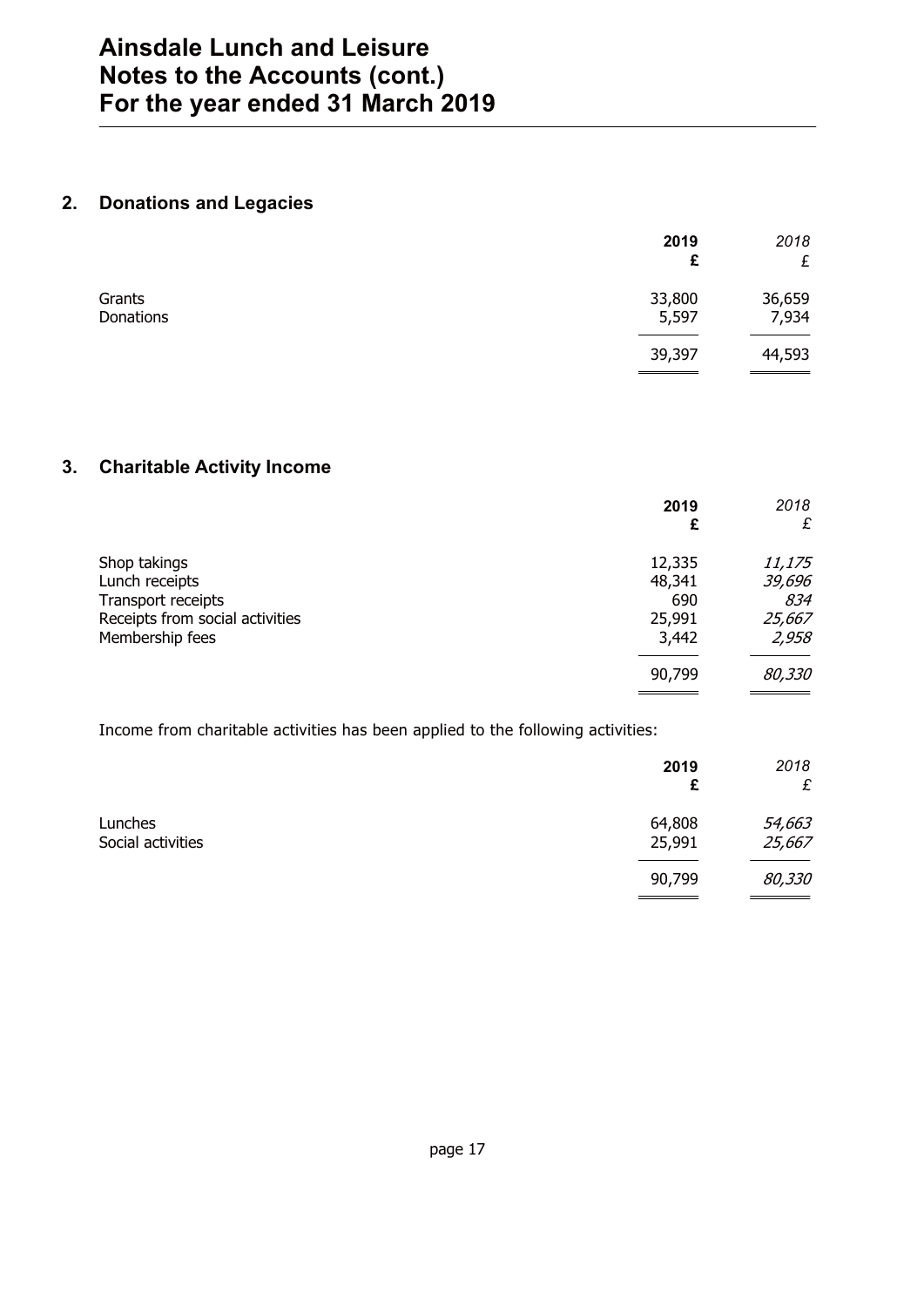## **4. Other trading activity income**

|                                               | 2019         | 2018<br>£                               |
|-----------------------------------------------|--------------|-----------------------------------------|
| Fundraising income<br>Sale of cards and books | 1,462<br>231 | 1,682<br>213                            |
|                                               | 1,693        | 1,895<br><b>STATE OF STATE OF STATE</b> |

### **5. Investment Income**

|                            | 2019<br>£ | 2018<br>£ |
|----------------------------|-----------|-----------|
| <b>Interest Receivable</b> | 210       | 138       |
|                            | 210       | 138       |
|                            |           |           |

### **6. Expenditure on Raising Funds**

|                            | 2019 | 2018<br>£ |
|----------------------------|------|-----------|
| Purchase of items for sale | 92   | 67        |
| Catalogues for auction     | ۰    | 63        |
| Spring Ball expenses       |      |           |
|                            | 99   | 130       |
|                            |      |           |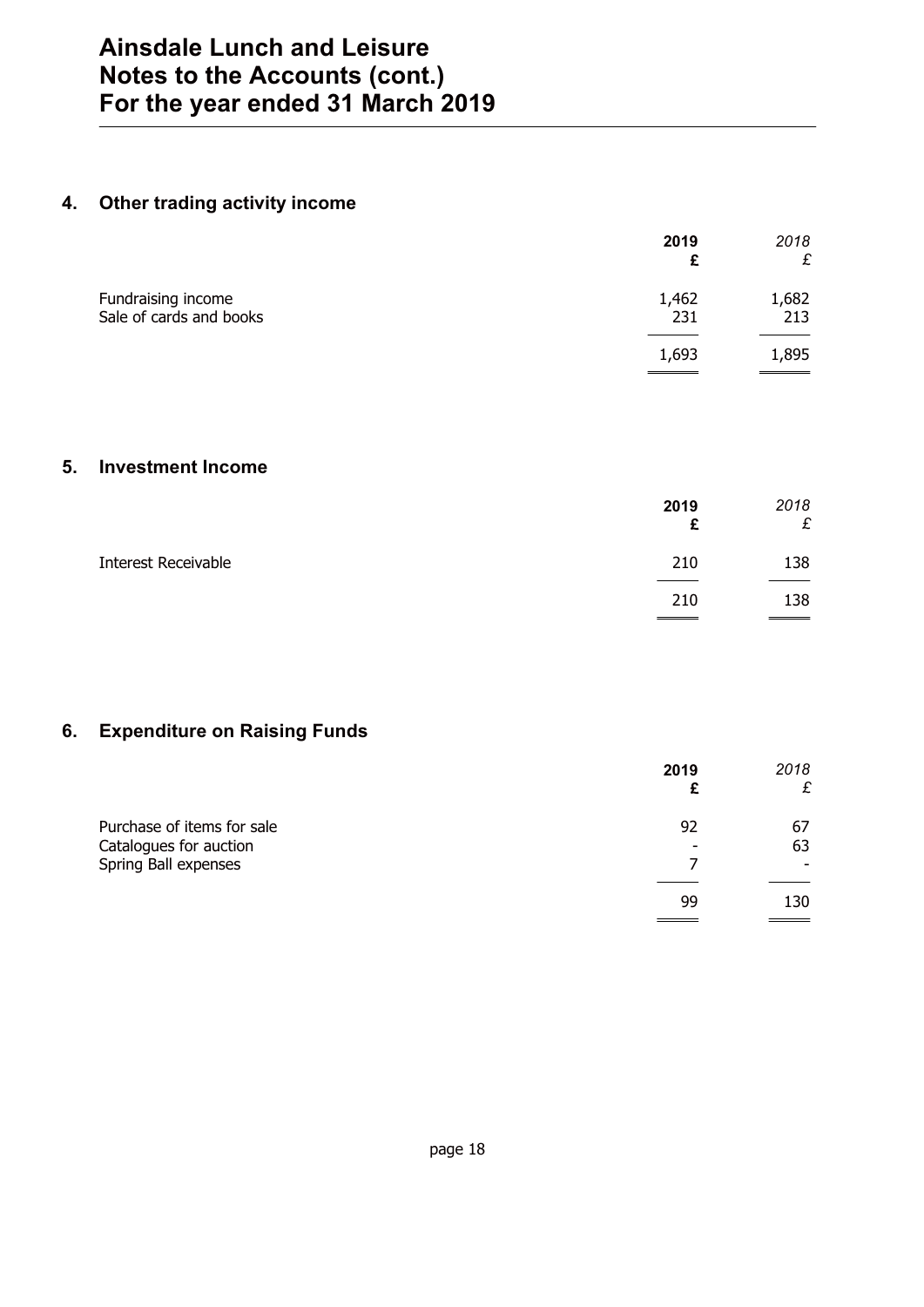### **7. Charitable Activities Expenditure**

|                              | <b>Activities</b><br><b>Undertaken</b><br><b>Directly</b><br>£ | <b>Support</b><br><b>Costs</b><br>£ | <b>Total</b><br>2019<br>£ | Total<br>2018<br>£ |
|------------------------------|----------------------------------------------------------------|-------------------------------------|---------------------------|--------------------|
| Lunches<br>Social activities | 79,390<br>49,956                                               | 4,558<br>2,450                      | 83,948<br>52,406          | 77,395<br>62,637   |
|                              | 129,346                                                        | 7,008                               | 136,354                   | 140,032            |

### **8. Support Costs**

| <b>Management</b><br>£ | <b>Total</b><br>2019<br>£ | Total<br>2018<br>£ |
|------------------------|---------------------------|--------------------|
| 4,558                  | 4,558                     | 5,348              |
| 2,450                  | 2,450                     | 3,457              |
| 7,008                  | 7,008                     | 8,805              |
|                        |                           |                    |

Support costs have been allocated pro-rata to the income received from lunches and social activities.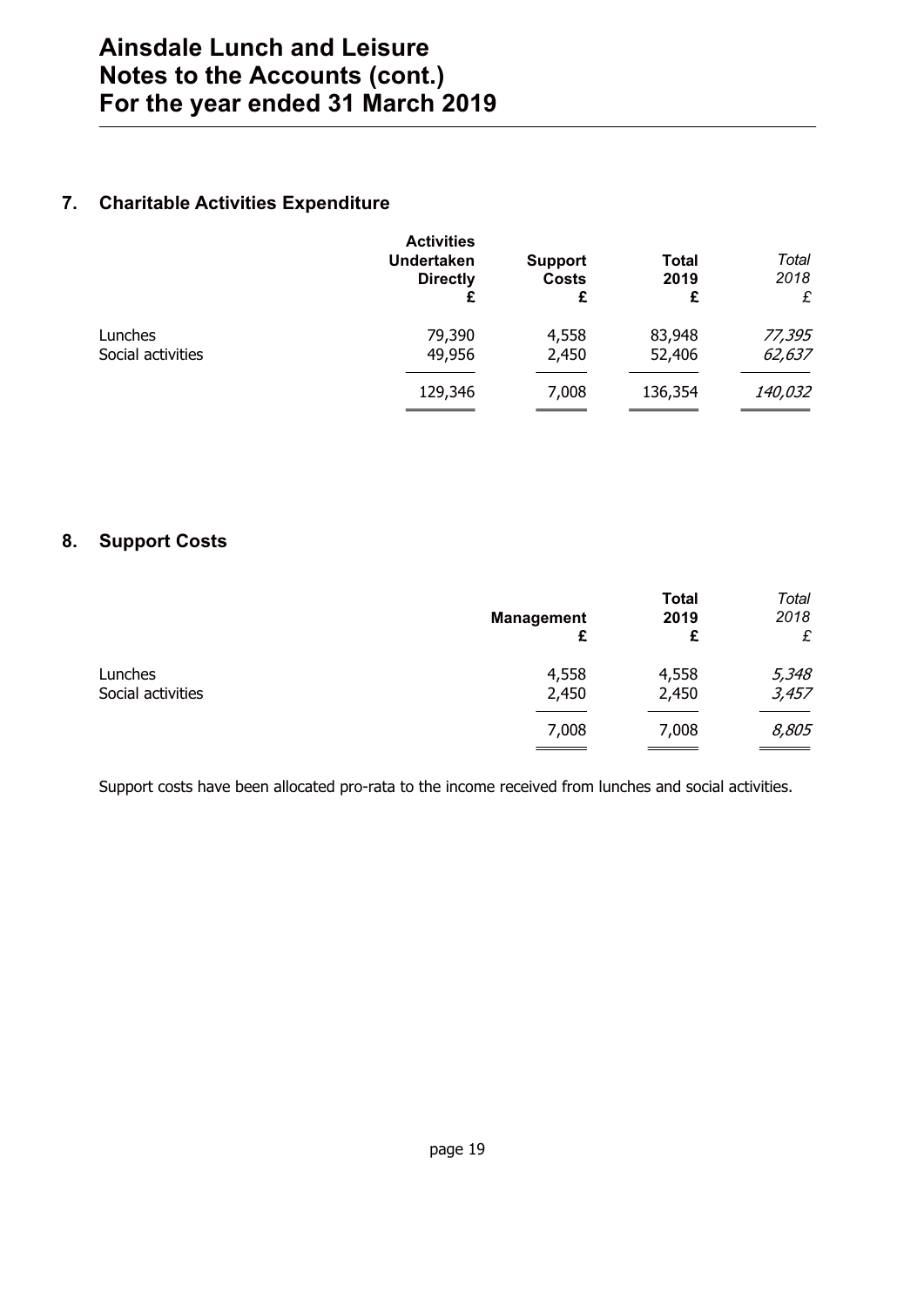### **9. Staff Costs**

|                                                              | 2019<br>£              | 2018<br>£                |
|--------------------------------------------------------------|------------------------|--------------------------|
| Wages and Salaries<br>Social Security costs<br>Pension costs | 62,865<br>1,027<br>959 | 61,720<br>1,004<br>1,096 |
|                                                              | 64,851                 | 63,820                   |

The average number of employees during the 2019 was:

|                           | 2019<br><b>Number</b> | 2018<br>Number      |
|---------------------------|-----------------------|---------------------|
| Administration<br>Kitchen |                       | 2<br>$\overline{2}$ |
|                           | 4                     | 4                   |

The trustees received no remuneration during the year (2018: £nil). The trustees did not receive any expenses during the year (2018: £nil).

### **10. Key Management Personnel**

The trustees consider that the key management personnel comprise the trustees listed on page 6 and the Senior Management Team as follows:-

#### **Senior Management Team**

Centre Manager - Ms R J Gomersall

|                           | 2019<br>c | 2018<br>£ |
|---------------------------|-----------|-----------|
| <b>Total Remuneration</b> | 25,024    | 28,472    |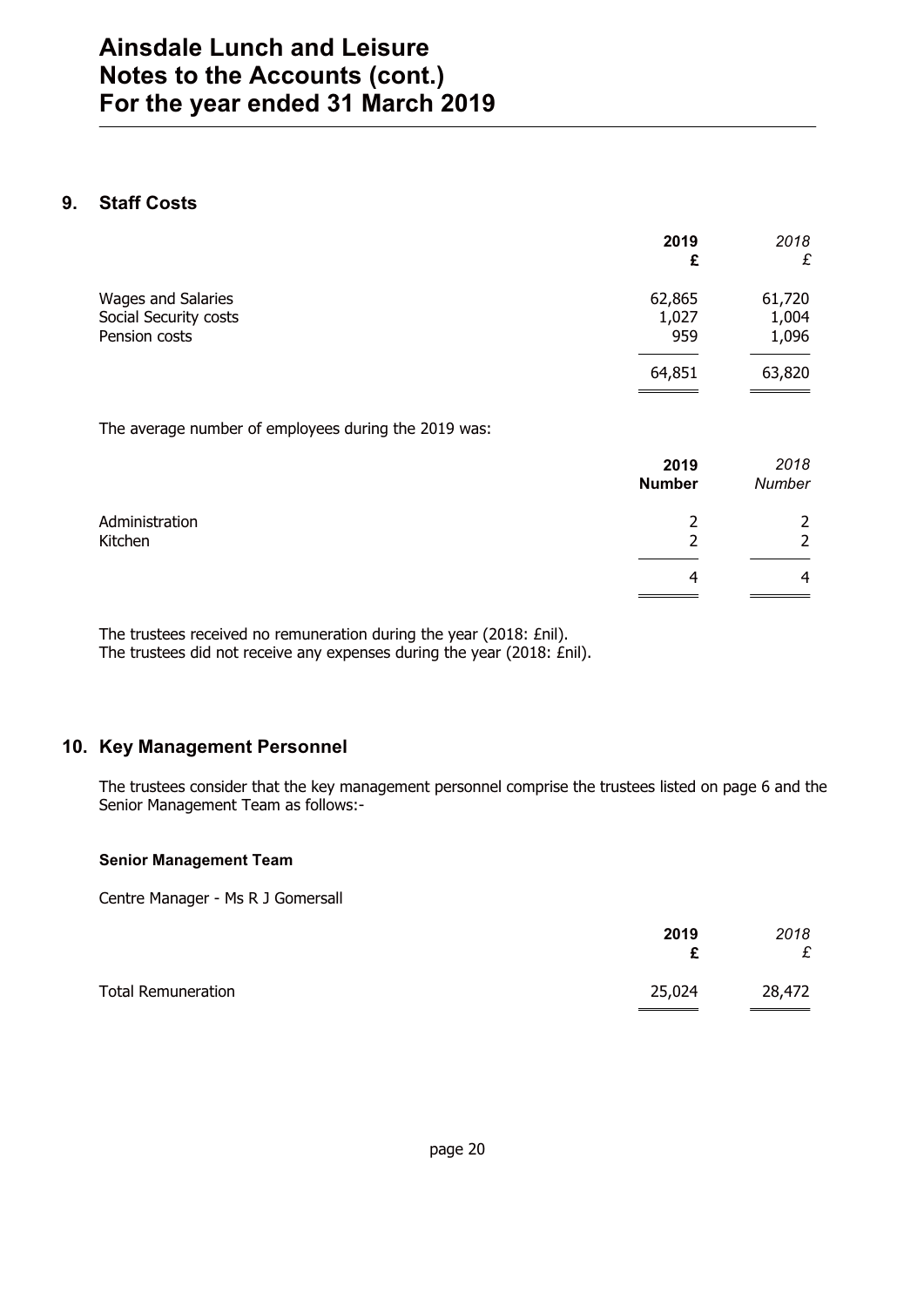# **11. Net Income for the year**

| Net income is stated after charging: | 2019<br>£ | 2018<br>£ |
|--------------------------------------|-----------|-----------|
| Depreciation                         | 812       | 2,137     |

### **12. Tangible Fixed Assets**

|                                 | <b>Fixtures &amp;</b><br><b>Equipment</b><br>£ | <b>Total</b><br>£ |
|---------------------------------|------------------------------------------------|-------------------|
| <b>Cost / Valuation</b>         |                                                |                   |
| At 1 April 2018                 | 8,550                                          | 8,550             |
| At 31 March 2019                | 8,550                                          | 8,550             |
| <b>Depreciation</b>             |                                                |                   |
| At 1 April 2018<br>For the year | 6,924<br>812                                   | 6,924<br>812      |
| At 31 March 2019                | 7,736                                          | 7,736             |
| <b>Net Book Amounts</b>         |                                                |                   |
| At 31 March 2019                | 814                                            | 814               |
| At 31 March 2018                | 1,626                                          | 1,626             |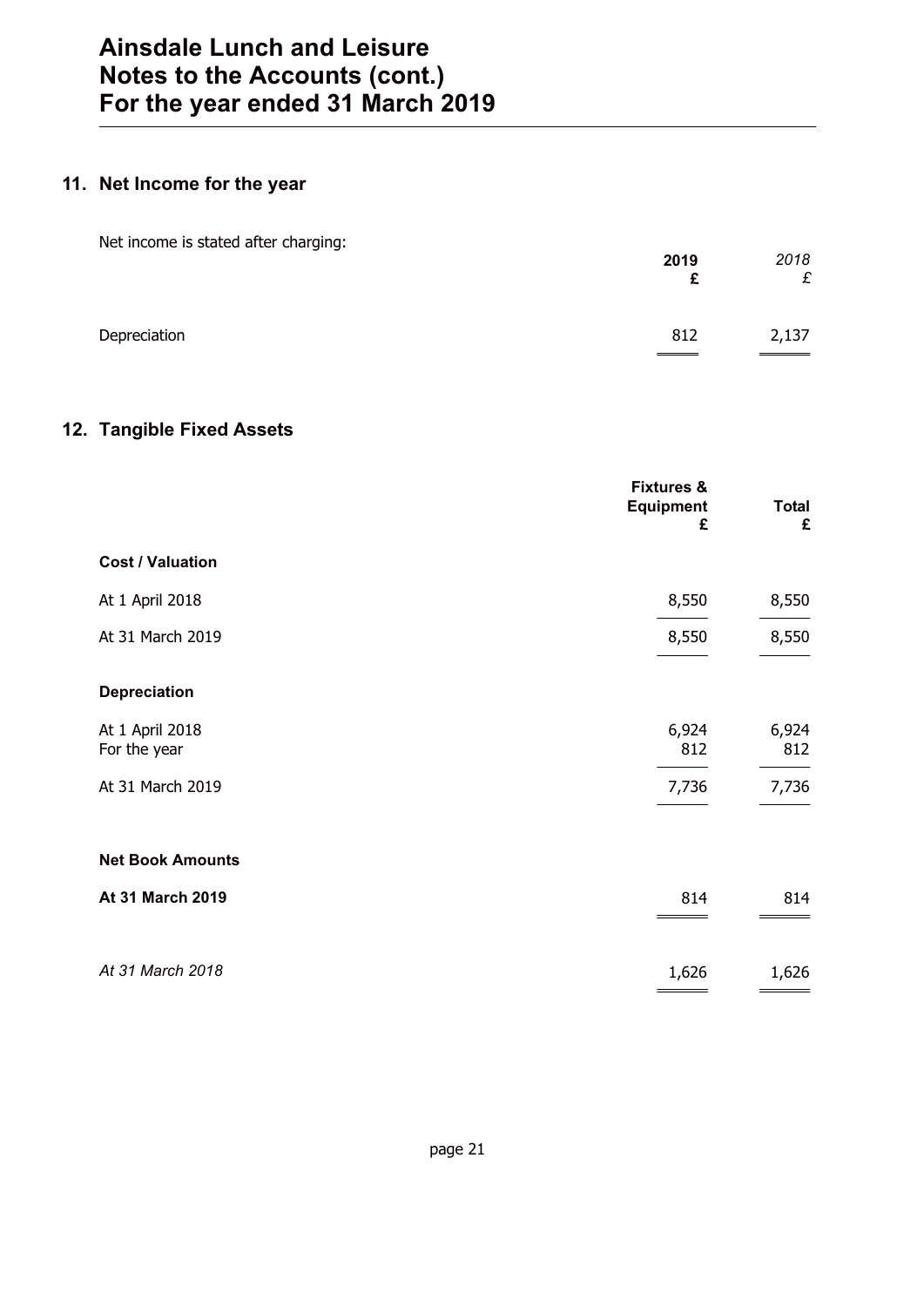### **13. Debtors**

|                                                    | 2019<br>£     | 2018<br>£      |
|----------------------------------------------------|---------------|----------------|
| Amounts falling due within one year                |               |                |
| Trade debtors                                      | 1,338         |                |
|                                                    | 1,338         |                |
| 14. Cash at bank and in hand                       |               |                |
|                                                    | 2019<br>£     | 2018<br>£      |
| Cash at bank<br>Cash in hand                       | 45,892<br>130 | 54,273<br>130  |
|                                                    | 46,022        | 54,403         |
| 15. Creditors: Amounts falling due within one year |               |                |
|                                                    | 2019<br>£     | 2018<br>£      |
| Trade creditors<br>Accruals and deferred income    | 3,583<br>580  | 5,551<br>2,115 |
|                                                    | 4,163         | 7,666          |
|                                                    |               |                |

### **16. Related Party Transactions**

There are no related party transactions in the reporting period which require disclosure.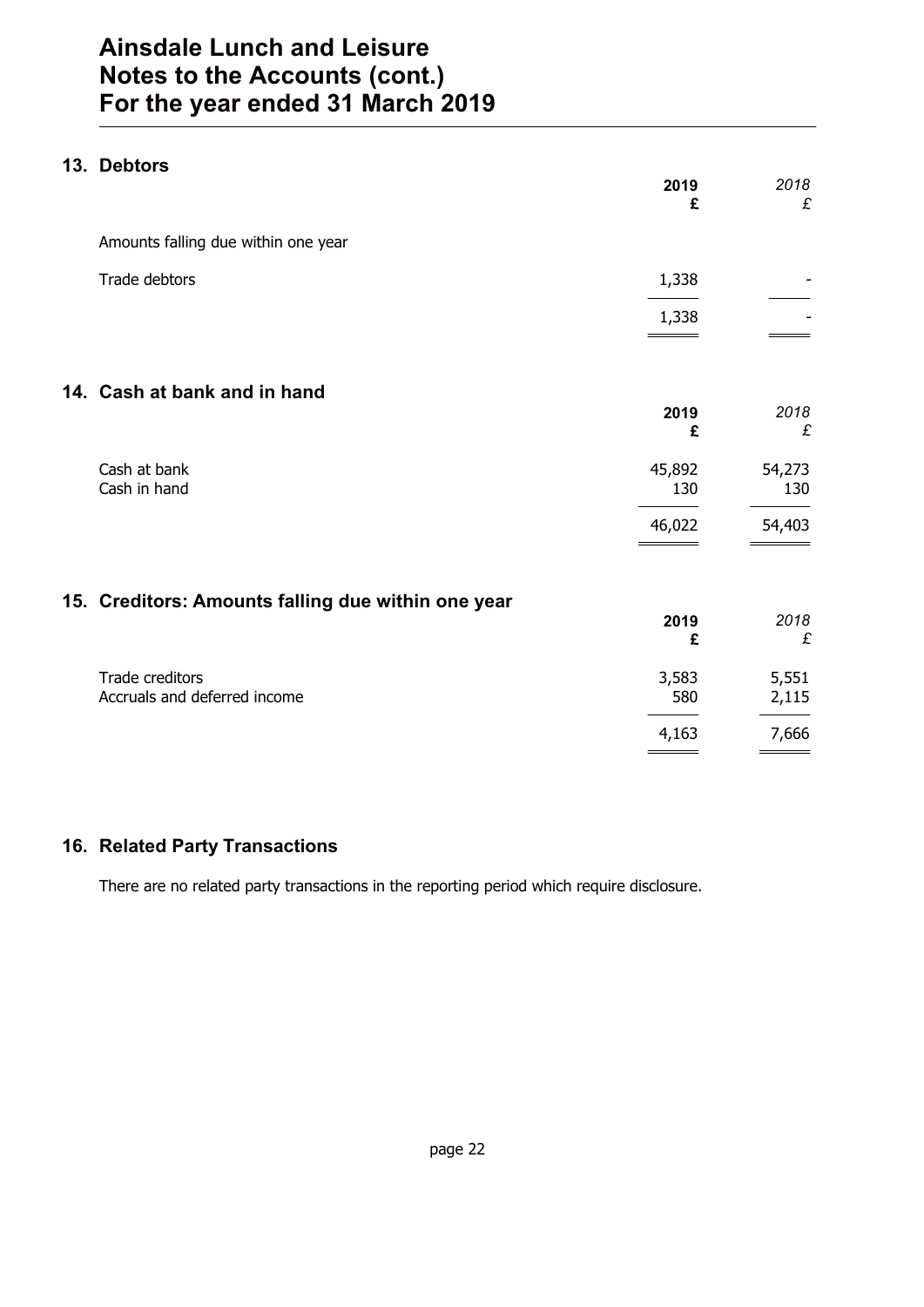### **17. Unrestricted Funds**

|                             | <b>Balance</b><br>brought<br>forward              |             |                         | <b>Balance</b><br>carried<br>forward              |
|-----------------------------|---------------------------------------------------|-------------|-------------------------|---------------------------------------------------|
|                             | 2017<br>£                                         | Income<br>£ | Expenditure<br>£        | 2018<br>£                                         |
| General Fund                | 45,914                                            | 90,297      | (93, 157)               | 43,054                                            |
| Total Funds (previous year) | 45,914                                            | 90,297      | (93, 157)               | 43,054                                            |
|                             |                                                   |             |                         |                                                   |
|                             | <b>Balance</b><br>brought<br>forward<br>2018<br>£ | Income<br>£ | <b>Expenditure</b><br>£ | <b>Balance</b><br>carried<br>forward<br>2019<br>£ |
| General Fund                | 43,054                                            | 98,299      | (103,709)               | 37,644                                            |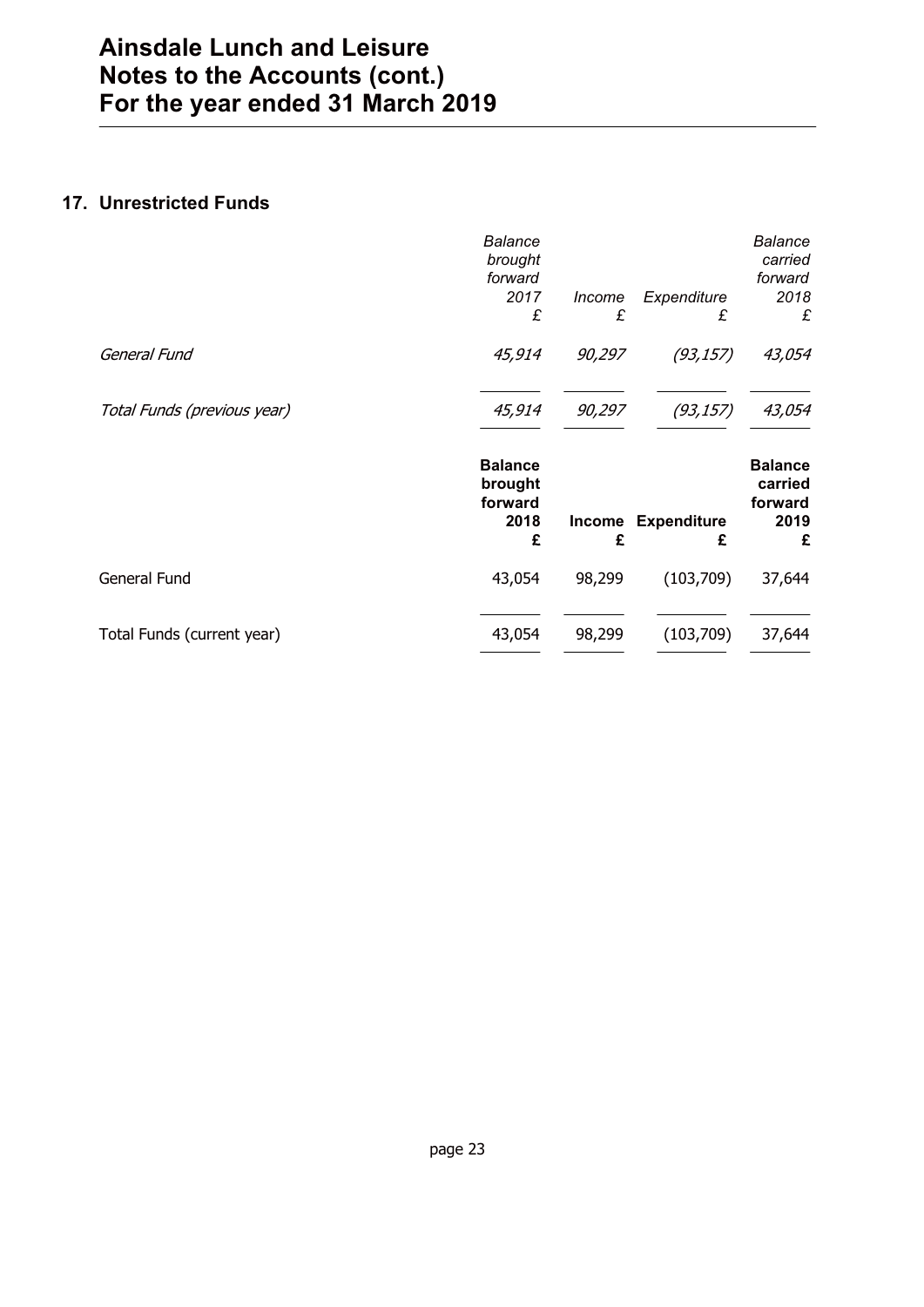### **18. Restricted Funds**

|                                        | Balance<br>brought |            |             | <b>Balance</b><br>carried |
|----------------------------------------|--------------------|------------|-------------|---------------------------|
|                                        | forward            |            |             | forward                   |
|                                        | 2017               | Income     | Expenditure | 2018                      |
|                                        | £                  | £          | £           | £                         |
| Sefton MBC Capital Grant               | 10,216             |            | (6, 568)    | 3,648                     |
| <b>Clinical Commissioning Group</b>    |                    | 2,250      | (2,250)     |                           |
| Skelton Bounty                         |                    | 3,309      | (3,309)     |                           |
| Sefton MBC Garden Grant                |                    | <i>500</i> | (500)       |                           |
| <b>Sefton MBC</b>                      |                    | 5,350      | (5,350)     |                           |
| Southport & Birkdale Provident Society |                    | 7,500      | (7,500)     |                           |
| <b>Thomas Bailey</b>                   |                    | 16,500     | (16, 500)   |                           |
| Sefton 4 Good                          | 600                |            | (600)       |                           |
| Uniforms                               | 1,090              |            | (1,090)     |                           |
| Groundwork                             | 3,750              | 1,250      | (3,338)     | 1,662                     |
| Total Funds (previous year)            | 15,656             | 36,659     | (47,005)    | 5,310                     |
|                                        |                    |            |             |                           |

|                                                                            | <b>Balance</b><br>brought<br>forward<br>2018<br>£ | <b>Income</b><br>£       | <b>Expenditure</b><br>£  | <b>Balance</b><br>carried<br>forward<br>2019<br>£ |
|----------------------------------------------------------------------------|---------------------------------------------------|--------------------------|--------------------------|---------------------------------------------------|
| Sefton MBC Capital Grant<br>Sefton<br>MBC<br>Foundation<br>Steve<br>Morgan | 3,648                                             | $\overline{\phantom{0}}$ | (700)<br>6,550<br>24,750 | 2,948<br>(6, 550)<br>(24,750)                     |
| Groundwork                                                                 | 1,662                                             | 2,500                    | (744)                    | 3,418                                             |
| Total Funds (current year)                                                 | 5,310                                             | 33,800                   | (32,744)                 | 6,366                                             |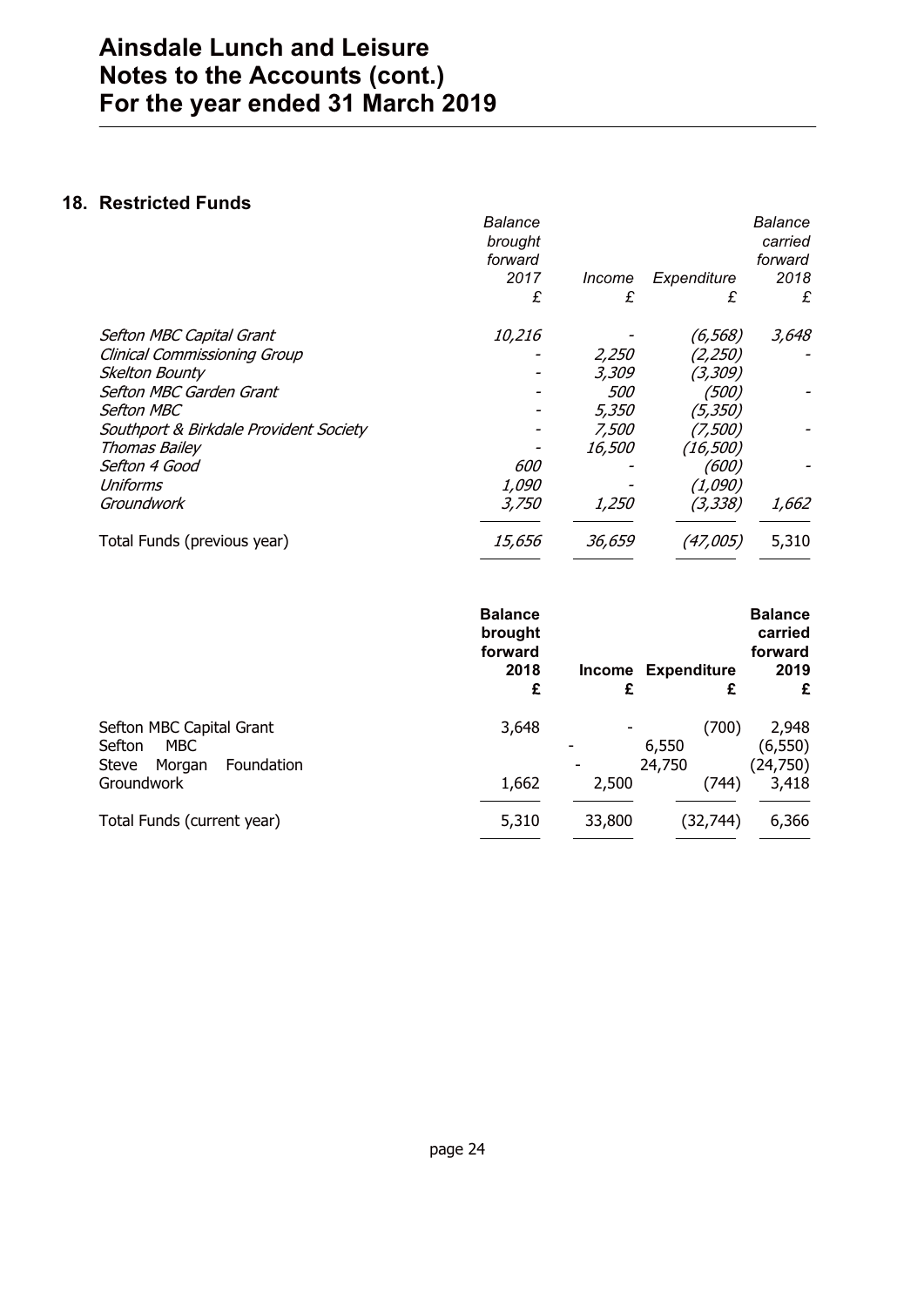### **18. Restricted Funds (cont.)**

The Sefton MBC Capital Grant was for capital items to prevent deterioration in the community. The Clinical Commissioning Group grant was to fund the luncheon club, hot meals delivery service, wellbeing activities and social activities.

The Sefton MBC Garden Grant was for the garden.

The Sefton MBC grant was to fund the luncheon club, hot meals delivery service, wellbeing activities and social activities.

The Steve Morgan Foundation grant was to pay for the centre manager.

The Sefton 4 Good grant was to pay for the raised beds and fences in the garden.

The uniforms grant was to pay for uniforms for the staff.

The Groundwork grant was to pay for the garden.

### **19. Analysis of Net Assets**

*Previous year ended 31 March 2018*

|                            | Unrestricted | Restricted | <b>Total</b> |
|----------------------------|--------------|------------|--------------|
|                            | Funds        | Funds      | Funds        |
|                            | £            | £          | £            |
| <b>Fixed Assets</b>        | 1,626        |            | 1,626        |
| <b>Current Assets</b>      | 49,092       | 5,310      | 54,402       |
| <b>Current Liabilities</b> | (7,664)      |            | (7,664)      |
|                            | 43,054       | 5,310      | 48,364       |
|                            |              |            |              |

| Current year ended 31 March 2019 | <b>Unrestricted</b> | <b>Restricted</b>        | <b>Totals</b>     |
|----------------------------------|---------------------|--------------------------|-------------------|
|                                  | <b>Funds</b><br>£   | <b>Funds</b><br>£        | <b>Funds</b><br>£ |
| <b>Fixed Assets</b>              | 814                 | ٠                        | 814               |
| <b>Current Assets</b>            | 40,994              | 6,366                    | 47,360            |
| <b>Current Liabilities</b>       | (4, 164)            | $\overline{\phantom{0}}$ | (4, 164)          |
|                                  | 37,644              | 6,366                    | 44,010            |